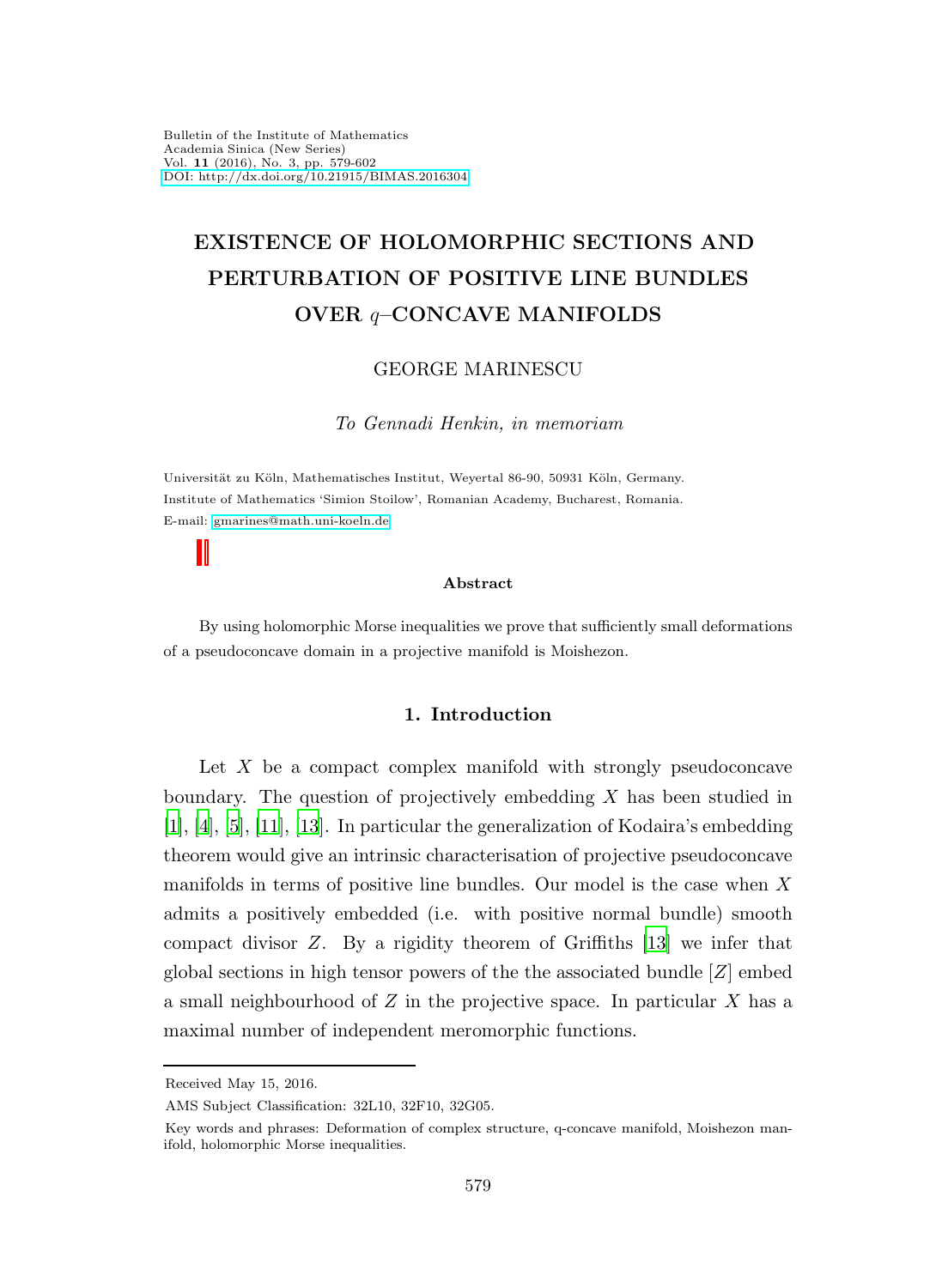We will be concerned in the sequel with general positive line bundles. Since for dim  $X = 2$  there exists examples of strongly pseudoconcave manifolds which possess positive line bundles but cannot be even compactified (see Andreotti–Siu<sup>[\[5](#page-22-2)]</sup>) we will restrict ourselves to the case dim  $X \geq 3$ . For an analysis of the case dim  $X = 2$ , see Epstein–Henkin [\[11\]](#page-23-0).

A first step towards the Kodaira embedding of X is to find holomorphic sections in the tensor powers  $E^k$  of a positive line bundle E over X. We will prove an existence criterion giving a lower bound for  $\dim H^0(X, E^k)$  in terms of geometric data such as the Levi form of  $\partial X$  and the curvature of E. As a corollary we see that, roughly speaking, if the volume of  $X$  in the metric  $i\mathbf{c}(E)$  exceeds the volume of  $\partial X$  times a constant expressing the size of the Levi form and of the curvature  $\mathfrak{c}(E)$  near the boundary, the ring  $\bigoplus_{k\geqslant 0} H^0(X, E^k)$  contains local coordinates for each point outside a proper analytic set of X. Since for dim  $X \geq 3$  there exists a compactification  $\hat{X}$ which contains X as an open set we deduce that  $\ddot{X}$  is Moishezon. We remind that by an important theorem of Moishezon a compact complex manifold with a maximal number of independent meromorphic functions (this being the definition of Moishezon manifolds) is not far from being projective. Namely, there exists a proper projective modification of  $\hat{X}$ . This implies that modifiying  $X$  along a proper analytic set (which may cut the boundary) we obtain an open set in a projective manifold. Note that the main result of Andreotti–Tomassini [\[4\]](#page-22-1) (see also [\[5\]](#page-22-2)) says that if  $\bigoplus_{k\geqslant 0} H^0(X, E^k)$  separates points and gives local coordinates on X there exists a projective manifold  $\ddot{X}$ containing  $X$  as an open set. Our aim is to find geometric conditions which imply the hypothesis in Andreotti–Tomassini theorem.

In the pesent paper we work actually with a more general class of manifolds, namely q–concave manifolds. In this terminology, strongly pseudoconcave manifolds correspond to 1–concave manifolds. As application of the existence theorem we prove a stability property for certain  $q$ –concave manifolds. Let us consider the complement  $X$  of a sufficiently small neighbourhood of a submanifold of codimension  $\geq 3$  in a projective manifold. Assume that we perform a small perturbation of the complex stucture of X such that along a (not necessaraly compact) smooth divisor the structure remains unchanged. Then the resulting manifold still has a maximal number of meromorphic functions. If moreover the canonical bundle is positive, any small perturbation suffices for the result to hold.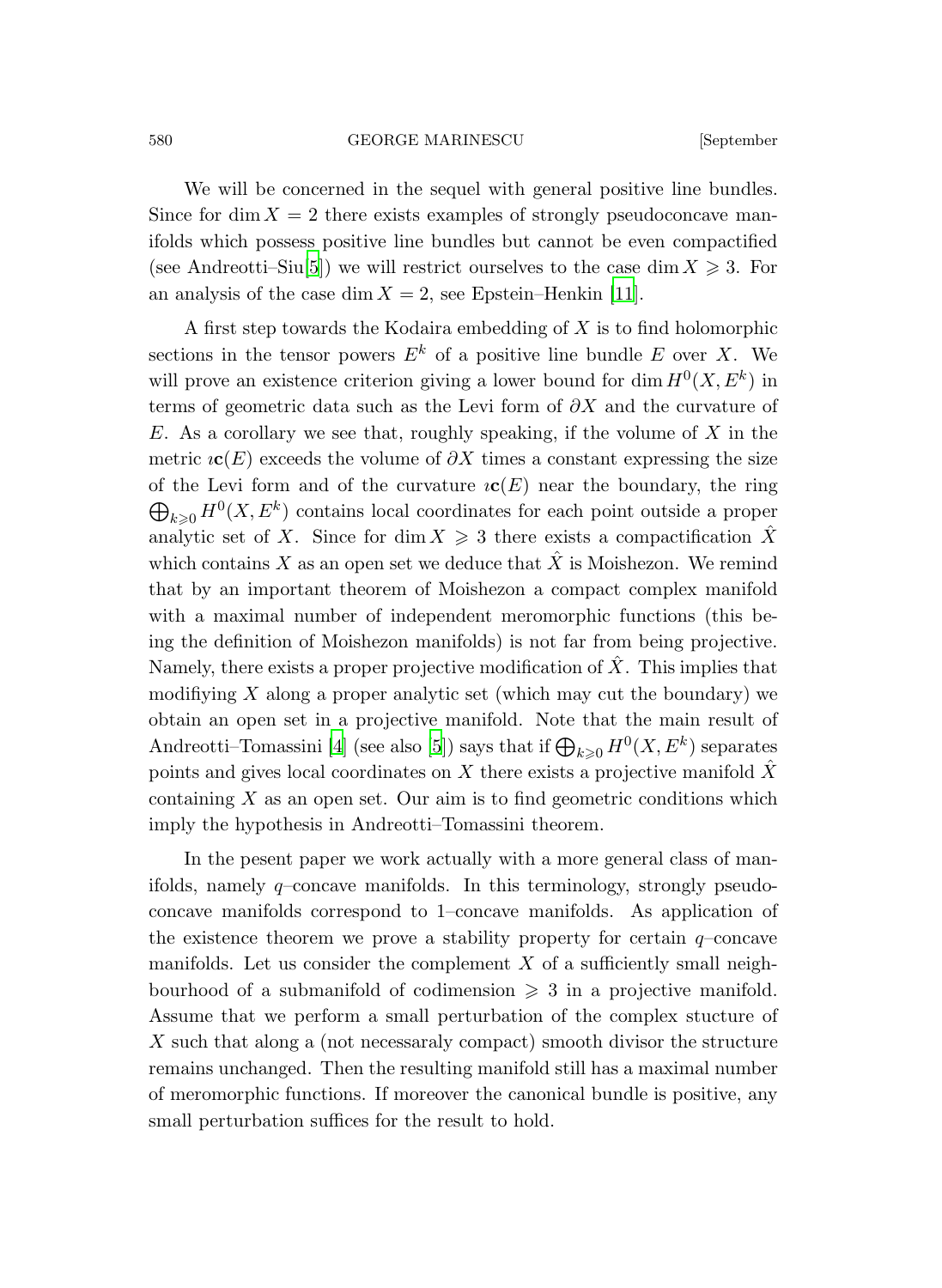### 2. Description of the Results

In this paper we shall be concerned with *pseudoconcave* (for short *con*cave) complex manifolds. We understand concavity in the sense of Andreotti– Grauert [\[2](#page-22-3)]. A manifold X of dimension n is called  $q$ – concave if there exists a smooth function  $\varphi: X \longrightarrow (a, b]$  where  $a = \inf \varphi \in \{-\infty\} \cup \mathbb{R}, b \in \mathbb{R},$ such that  $X_c := \{\varphi > c\} \in X$  for all  $c \in (a, b]$  and  $i\partial\overline{\partial}\varphi$  has at least  $n - q + 1$  positive eigenvalues outside an exceptional compact set K. The prime examples of such manifolds arise as complements of complex submanifolds of compact manifolds. More precisely, let  $M$  be a compact complex manifold and  $A \subset M$  of dimension q. Then  $M \setminus A$  is  $(q + 1)$ –concave (see §4.). It is well known (see [\[1](#page-22-0)]) that for a q-concave manifold X ( $q \leq n-1$ ) the transcedence degree deg tr $\mathcal{K}(X)$  of the meromorphic function field is at most the complex dimension of  $X$ . In analogy to the corresponding notion for compact manifolds we say that a  $q$ -concave manifold is *Moishezon* if  $\deg {\rm tr}\mathcal{K}(X) = \dim_{\mathbb{C}} X.$ 

Let us consider now a projective manifold M, a submanifold  $A \subset M$ and the concave manifold  $X := M \setminus A$ . Our aim is to study to what extent small deformations of the sublevel sets  $X_c$  for small values of  $c > \inf \varphi$  (i.e. for  $X_c$  close to X) give rise to concave Moishezon manifolds. As a matter of fact we may consider small neighbourhoods  $V$  of  $A$ , which means that  $X_c \subset M \setminus V$  for small  $c > \inf \varphi$ . Then  $M \setminus V$  is pseudoconcave in the sense of Andreotti and the notion of Moishezon manifold still makes sense  $(see |1|).$ 

Stability Theorem. Let M be a compact projective manifold and let Z be an ample smooth divisor. Let  $A \subset M$  be a complex submanifold of codimension at least 3. Then for any sufficiently small neighbourhood V of A and for any sufficiently small deformation of the complex structure of  $M \setminus V$ leaving  $T(Z)$  invariant, the manifold  $M \setminus V$  with the new structure is a pseudoconcave Moishezon manifold. If the canonical bundle  $K_M$  is positive, the statement holds for any small enough perturbation.

Let us note that the sublevel sets  $X_c$  are also q-concave manifolds if  $K \in X_c$ . Our method is based on  $L^2$  estimates for  $(0, 1)$ -forms on  $X_c$ and for this reason we need at least 3 positive eigenvalues for  $i\partial\partial\varphi$ , that is codim  $A = n - q \geqslant 3$ . While this condition may seem technical we can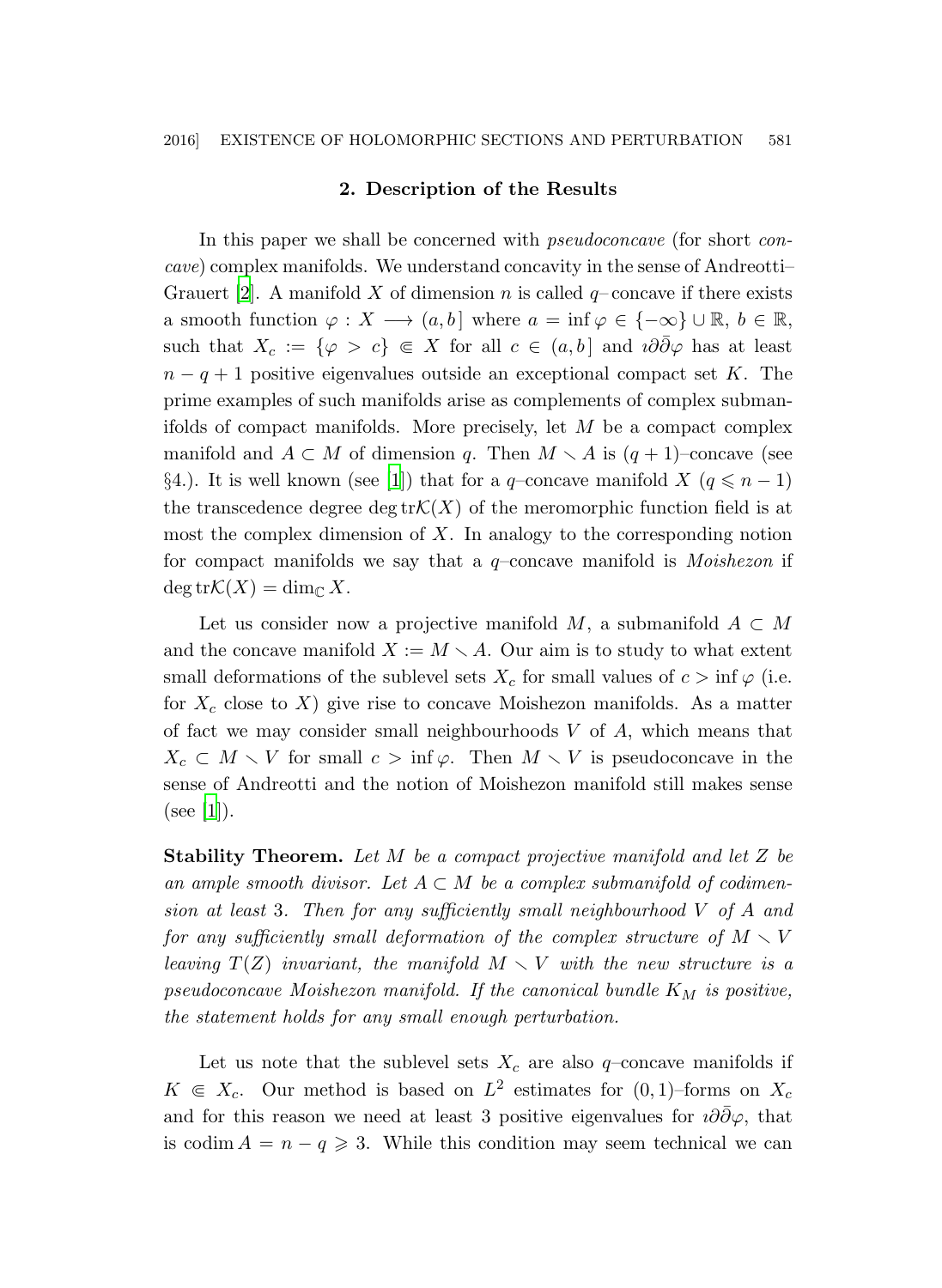explain it as follows. The existence of  $L^2$  estimates for  $(0,1)$ -forms imply the finiteness of the first cohomology group  $H^1(X, F)$  for holomorphic vector bundles F over X. By the Andreotti–Grauert theory  $[2, 3, 15]$  $[2, 3, 15]$  $[2, 3, 15]$  we have  $\dim H^p(X, F) < \infty$  for  $p \leq n - (q+1) - 1 = n - q - 2$  but  $\dim H^p(X, F) = \infty$ for  $p = n - q - 1$  if the Levi form is non-degenerate on the boundary (see [\[3,](#page-22-4) Théorème 2]). Therefore we have to impose  $n - q - 1 > 1$  i.e.  $n - q > 2$ .

An immediate consequence is the following.

**Corollary 2.1.** Let  $M$  be a compact projective manifold and let let  $Z$  be an ample smooth divisor. Let  $A \subset M$  be a complex submanifold of codimension at least 3. Then for any sufficiently small neighbourhood V of A and for any deformation of the complex structure of M which is sufficiently small on  $M \setminus V$  and leaves  $T(Z)$  invariant, the manifold M with the new structure is Moishezon.

In order to prove the Stability Theorem we need a differential geometric criterion for a q–concave manifold to be Moishezon. For compact manifolds the type of results we need were proved by Siu [\[27](#page-23-3)] and Demailly [\[9](#page-22-5)]. They derive asymptotic Morse inequalities for the cohomology groups with values in the tensor powers of a holomorphic line bundle. For non–compact manifolds the Morse inequalities were used by Nadel–Tsuji [\[24](#page-23-4)] to prove the quasi–projectivity of very strongly  $(n-2)$ –concave manifolds of dimension *n* which possess a complete Kähler metric with Ric  $\omega < 0$  and whose universal covering is Stein. In  $[23]$ ,  $[28]$  we considered Morse inequalities for general 1–concave manifolds with application to the deformation of the complex structure of compact complex spaces with isolated singularities. In the sequel we study  $q$ –concave manifolds and give an estimate from below of the dimension of the space of holomorphic sections with values in a positive line bundle (see the Existence Criterion below). An important feature of our estimate is the presence of a negative boundary term which expresses the obstruction to finding holomorphic sections.

We need some preparations and notations in order to state the result. Let X be a q–concave manifold with exhaustion function  $\varphi$ . If  $\partial X_c$  is smooth the Levi form of  $\partial X_c$  has at least  $n - q - 1$  negative eigenvalues (since the defining function for  $X_c$  is  $c - \varphi$ ). Therefore the following setting may be considered.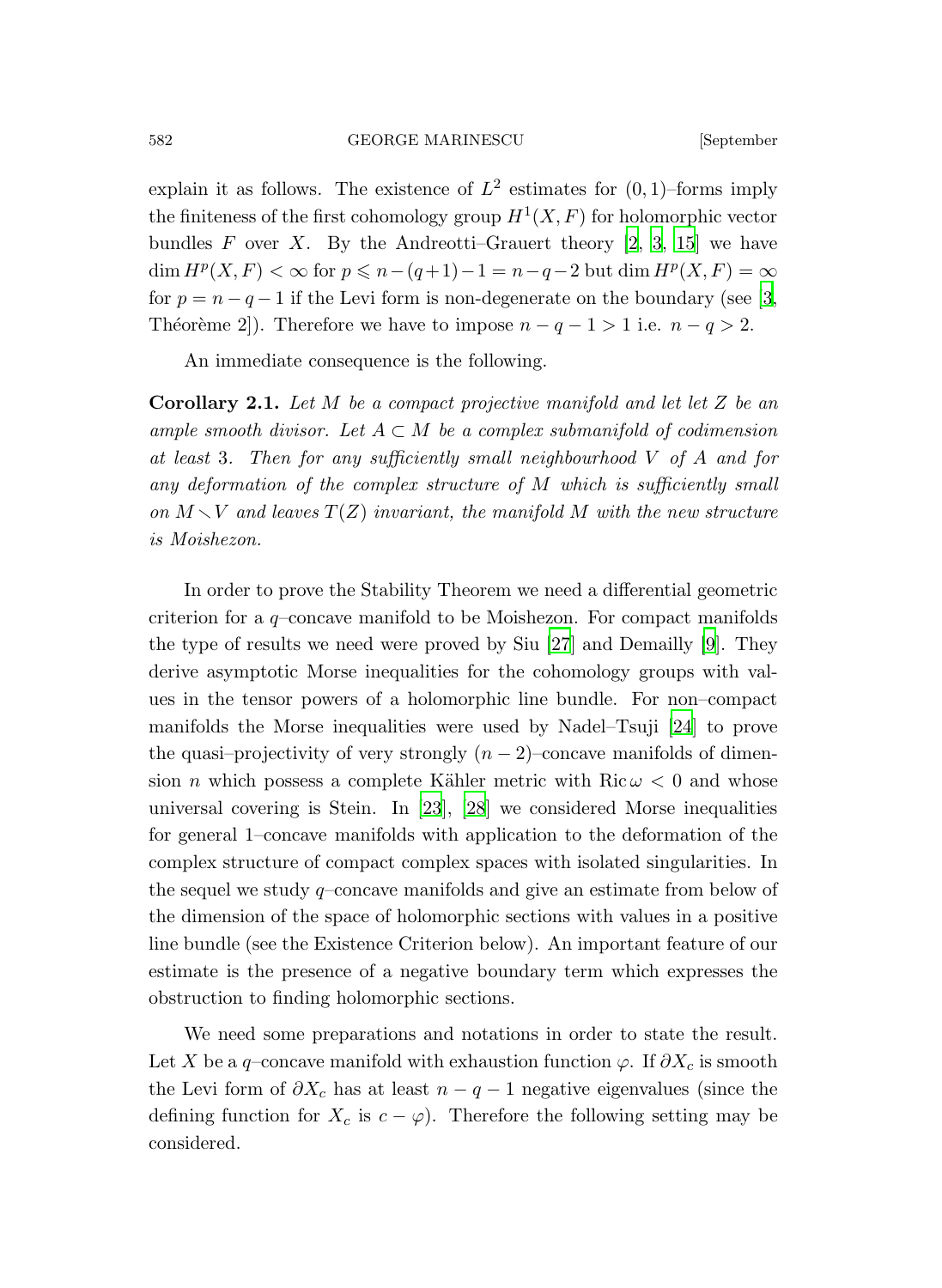Let  $D \in X$  be a smooth domain in a complex manifold X such that the Levi form of ∂D has at least 2 negative eigenvalues. Then we can choose a defining function  $\varphi$  for D which is smooth on  $\overline{D}$ ,  $D = {\varphi < 0}$  and  $\partial \overline{\partial} \varphi$  has at least 3 negative eigenvalues. We can in fact modify a defining function in order to get an extra negative eigenvalue in the complex normal direction to  $\partial D$ . In the following we keep the function  $\varphi$  fixed.

<span id="page-4-1"></span>We introduce a hermitian metric  $\omega = \omega_{\varphi}$  in the neighbourhood of  $\overline{D}$ such that in a neighbourhood V of  $\partial D$  the following property holds:

**Property 2.2.** The first 3 eigenvalues of  $i\partial\partial\varphi$  with respect to  $\omega$  are at most  $-2n+3$  and all others are at most 1.

Finally set  $dS_E$  for the volume form of  $\partial D$  in the induced metric from  $\iota$ **c**(E) and  $|d\varphi|_E$  for the norm of  $d\varphi$  in the metric associated to  $\iota$ **c**(E).

We can state the estimate for the dimension of the space holomorphic sections on the concave domain D.

**Existence Criterion.** Let  $D \in X$  be a smooth domain in a complex manifold X such that the Levi form of  $\partial D$  possesses at least 2 negative eigenvalues. Let  $E$  be a holomorphic line bundle on  $X$  which is assumed to be positive on a neighbourhood of  $\overline{D}$ . Then

<span id="page-4-0"></span>
$$
\liminf_{k \to \infty} k^{-n} \dim H^0(D, E^k) \geq \int_D \left(\frac{i}{2\pi} \mathbf{c}(E)\right)^n - C(\varphi, E) \int_{\partial D} \frac{dS_E}{|d\varphi|_E} \tag{2.1}
$$

The constant  $C(\varphi, E)$  depends explicitely on the curvature of E and on the Levi form  $i\partial\bar{\partial}\varphi$  (cf. [\(3.1\)](#page-7-0)).

Berman [\[7](#page-22-6)] obtained a similar estimate where the boundary integral involves the Levi form. Estimates of type [\(2.1\)](#page-4-0) fall under the name holomorphic Morse inequalities and were introduced by Demailly [\[9\]](#page-22-5), see also [\[21\]](#page-23-7). In the case of manifolds with boundary they are related to Morse inequalities for the Kohn-Rossi cohomology on a CR manifold, see [\[12,](#page-23-8) [17](#page-23-9), [18](#page-23-10), [19](#page-23-11)]. For Morse Inequalities on pseudoconvex domains see [\[8](#page-22-7), [22](#page-23-12)] and [\[21,](#page-23-7) §3.5].

# 3. Proof of the Existence Criterion

A familiar method of producing holomorphic sections in a positive bundle E is the use of  $L^2$  estimates for  $\bar{\partial}$  of Andreotti–Vesentini and Hörmander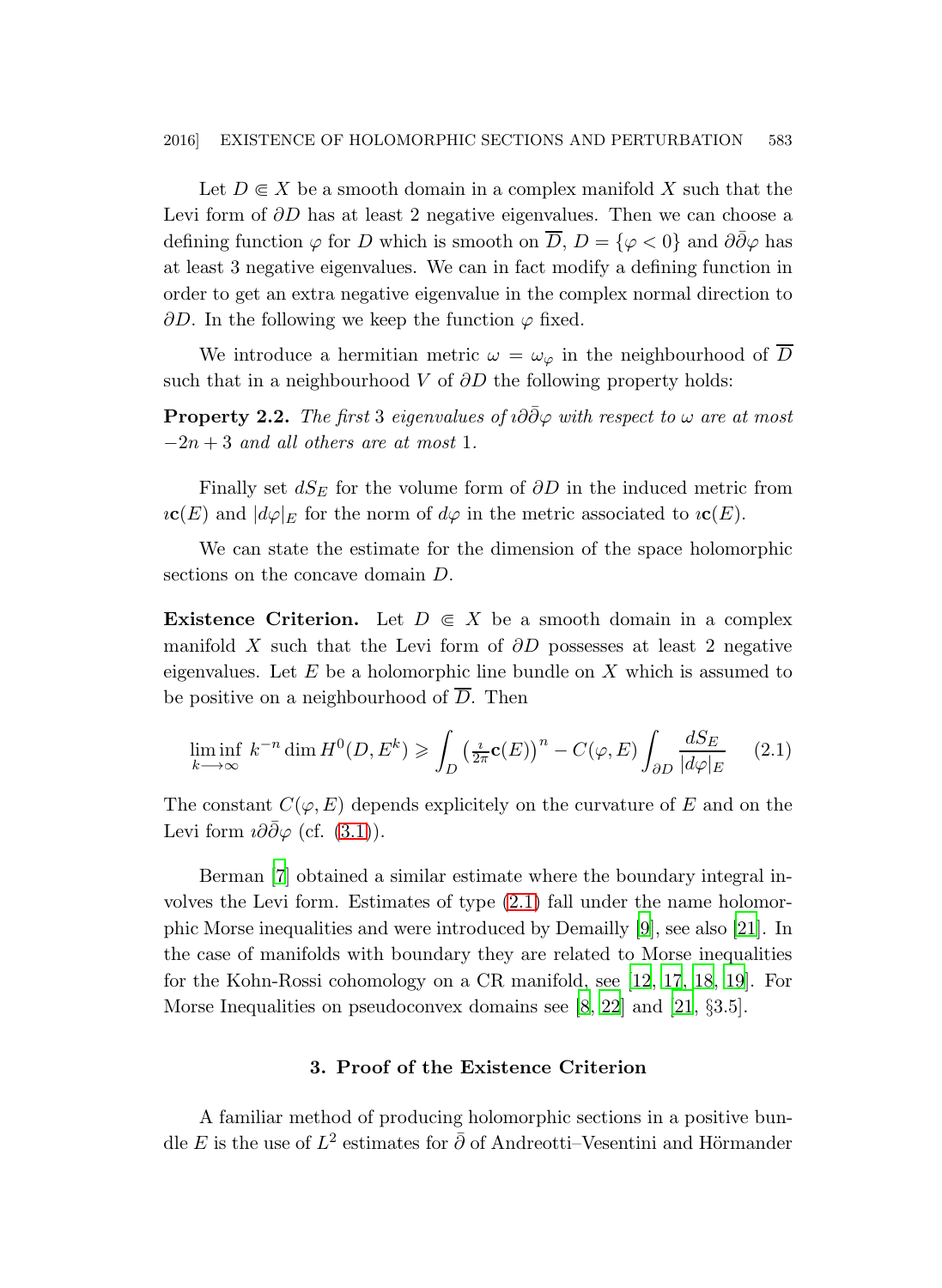(see e.g. [\[6\]](#page-22-8), [\[10](#page-22-9)] and [\[25\]](#page-23-13)). The  $L^2$  estimates may be established equally in the case of pseudoconvex and pseudoconcave manifolds by introducing 'weights' (i.e. changing the hermitian metric on the bundle) that reflect the convexity or concavity of the manifold. The problem is that, for pseudoconcave manifolds the positivity is lost by this procedure (in contrast to the pseudoconvex case). There is however a strategy of finding holomorphic sections in non–positive hermitian bundles which has been introduced by Siu [\[27](#page-23-3)] for semipositive line bundles and then generalized by Demailly [\[9\]](#page-22-5) into his asymptotic Morse inequalities. The main ingredient is a Weyl type formula describing the semiclassical behaviour of the  $\partial$ –laplacian on the tensor powers  $E^k$ . The first applications for non-compact manifolds appear in Nadel–Tsuji [\[24](#page-23-4)] and Bouche [\[8\]](#page-22-7).

We proceed as follows. In a first instance we find a good  $L^2$ -estimate for the  $(0, 1)$ -forms with values in  $E^k$ . Then following Bouche [\[8](#page-22-7)] we compare the spectrum of the Laplace operator on  $D$  (for a complete metric) with the spectrum of the Dirichlet problem over a smaller domain  $D(\varepsilon/2)$  which is a set of points of D at distance less than  $\sqrt{\varepsilon/2}$  times a certain constant from  $\partial D$  (see [\(3.11\)](#page-8-0) for the precise definition). On  $D(\varepsilon/2)$  we can use Demailly's spectral formula and get a lower bound for the dimension of the space of sections in  $E^k$  for large k. We shall need the full strength of Demailly's result since the curvature of the changed metric has negative eigenvalues. In the last step we apply the results to metrics which approximate the positive metric on  $E$  in the interior of the manifold. In the process of approximation the set where the curvature has a negative part concentrates to the boundary  $\partial D$  and is responsible for the negative boundary term in the final estimate of the Existence Criterion.

We begin by setting some notations and defining the constant  $C(\varphi, E)$ .

Let  $\eta$  a hermitian metric on X,  $\Phi$  a real (1, 1)–form and K a compact set in  $X$ . We set:

$$
M_{\eta}(\Phi, K) = \sup_{x \in K} \sup_{v \in T_x X \setminus \{0\}} \frac{\Phi(v, v)}{\eta(v, v)},
$$

the supremum over K of the highest eigenvalue of  $\Phi$  with respect to  $\eta$ . In hindsight to our previous situation denote:

$$
M_E(\varphi) = M_{i\mathbf{c}(E)}(\imath \partial \bar{\partial} \varphi, \overline{D})
$$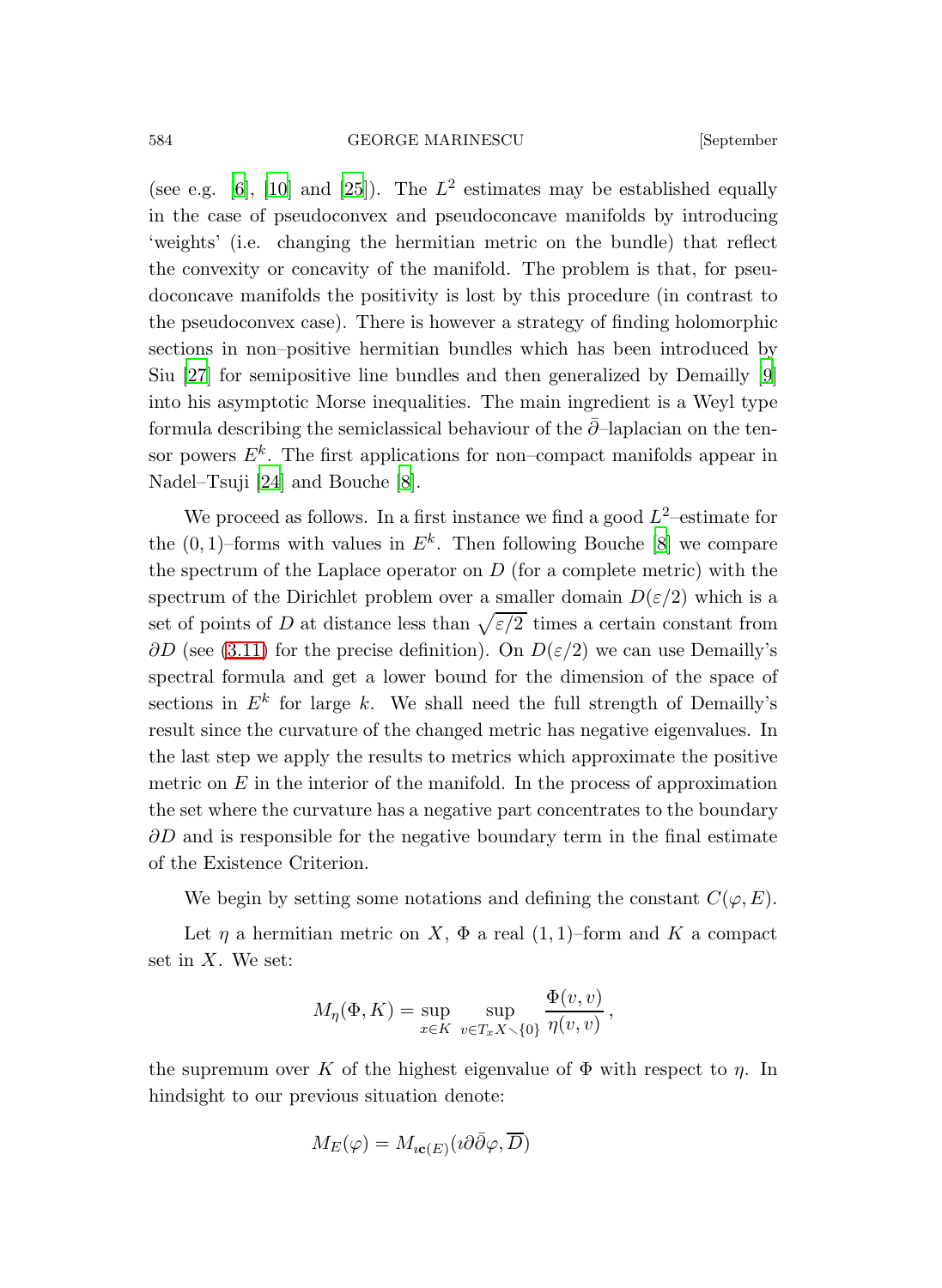$$
M_E(-\varphi) = M_{i\mathbf{c}(E)}(-i\partial\bar{\partial}\varphi, \overline{D})
$$
  
\n
$$
M_{\omega}(E) = M_{\omega}(i\mathbf{c}(E), \overline{D})
$$
  
\n
$$
M'_{\omega}(E) = 1 + 2(n - 1) M_{\omega}(i\mathbf{c}(E), \overline{D})
$$
  
\n
$$
M_E(\partial\varphi) = M_{i\mathbf{c}(E)}(i\partial\varphi \wedge \overline{\partial}\varphi, \partial D)
$$

which represent the relative size of the respective  $(1, 1)$ –forms. We also put:

$$
C_1 = \sqrt{2M_E(-\varphi)M'_{\omega}(E)} - 1
$$
  
\n
$$
C_2 = 2M_E(-\varphi)M'_{\omega}(E) - 1
$$
  
\n
$$
C_3 = 2M_E(\varphi)M'_{\omega}(E) + 1
$$
  
\n
$$
C_4 = 2M'_{\omega}(E)M_E(\partial\varphi)
$$

The definition of  $C(\varphi, E)$  is then

$$
C(\varphi, E) = (2\pi)^{-n} C_1 C_2 C_3^{n-2} C_4.
$$
 (3.1)

Let  $\gamma_1 \leq \gamma_2 \leq \cdots \leq \gamma_n$  be the eigenvalues of  $i\partial\bar{\partial}\varphi$  with respect to  $\omega$ . We have chosen  $\omega$  such that (see Property [2.2\)](#page-4-1) in a neighbourhood V of  $\partial D$ ,

$$
\gamma_1 \leqslant \gamma_2 \leqslant \gamma_3 \leqslant -2n+3\,,\tag{3.2a}
$$

$$
\gamma_n \leqslant 1. \tag{3.2b}
$$

Let  $\chi: (-\infty, 0) \longrightarrow \mathbb{R}, \chi(t) = t^{-2}$ . We consider the complete metric:

$$
\omega_0 = \omega + \chi(\varphi)\partial\varphi \wedge \bar{\partial}\varphi \tag{3.3}
$$

which grows as  $\varphi^{-2}$  in the normal direction to  $\partial D$ . Along the fibers of E we introduce the metric:

$$
h_{\varepsilon} = h \exp\left(-\varepsilon \int_{\inf \varphi}^{\varphi} \chi(t) dt\right)
$$
 (3.4)

where h is the given metric on E (for which  $i\mathbf{c}(E)$  is positive). The curvature of  $h_{\varepsilon}$  is

$$
i\mathbf{c}(E,h_{\varepsilon})=i\mathbf{c}(E)+i\varepsilon\chi(\varphi)\partial\bar{\partial}\varphi+i\varepsilon\chi'(\varphi)\partial\varphi\wedge\bar{\partial}\varphi
$$

We evaluate the eigenvalues of  $i\mathbf{c}(E, h_{\varepsilon})$  with respect to  $\omega_0$  with the goal to apply the Bochner–Kodaira formula. Denote by  $\gamma_1^0 \leq \gamma_2^0 \leq \cdots \leq \gamma_n^0$  the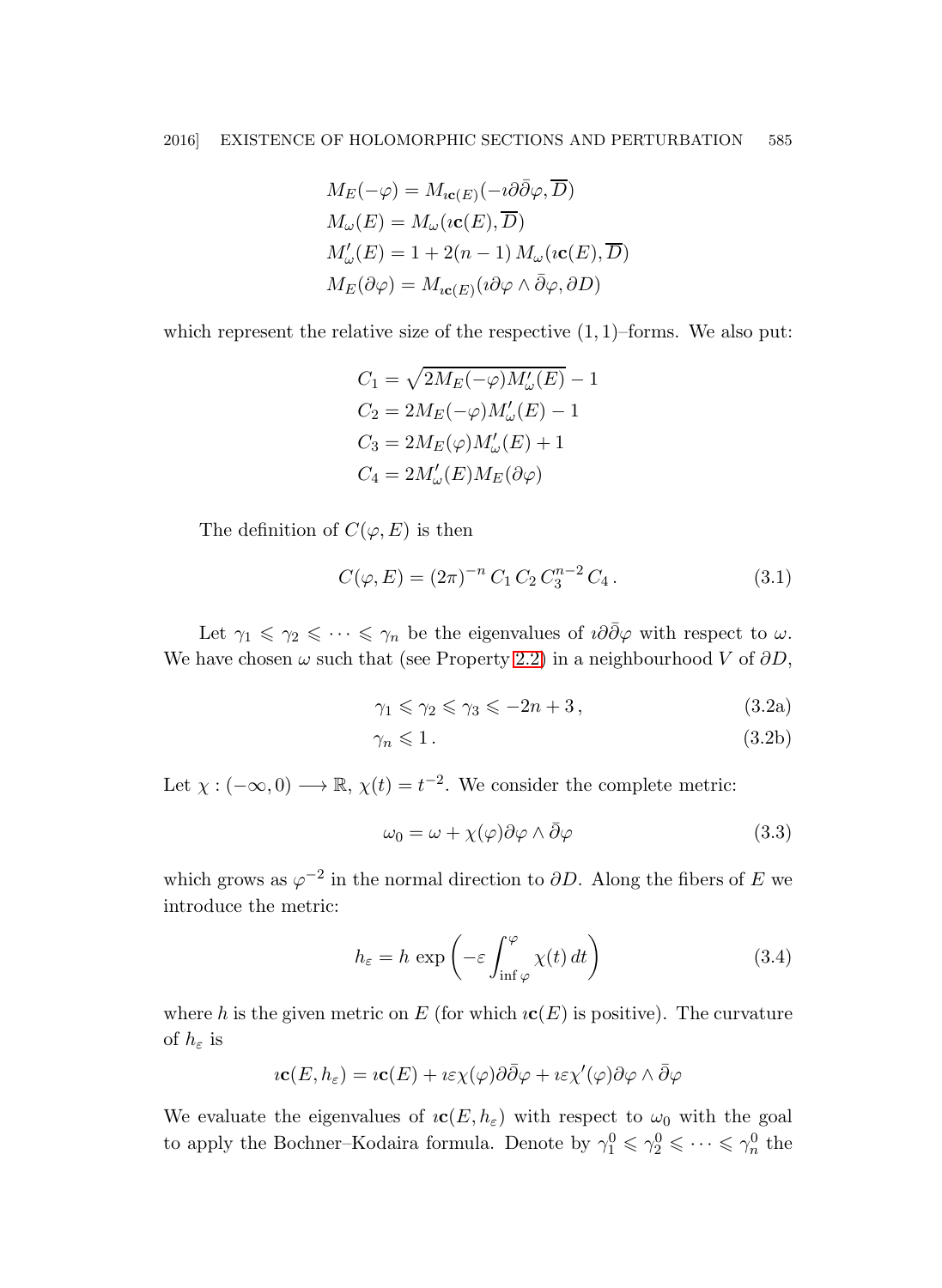eigenvalues of  $i\partial\bar{\partial}\varphi$  and  $\Gamma_1^{\varepsilon} \leq \Gamma_2^{\varepsilon} \leq \cdots \leq \Gamma_n^{\varepsilon}$  the eigenvalues of  $i\varepsilon\chi(\varphi)\partial\bar{\partial}\varphi$  +  $\iota \varepsilon \chi'(\varphi) \partial \varphi \wedge \bar{\partial} \varphi$  with respect to  $\omega_0$ . The minimum–maximum principle yields

$$
\gamma_1 \leqslant \gamma_1^0 \leqslant \gamma_2 \leqslant \gamma_2^0 \leqslant \gamma_3 \leqslant -2n+3 \qquad \qquad \text{by (3.2a)}, \tag{3.5a}
$$

$$
\gamma_3^0 < 0 \qquad \qquad \text{since } \gamma_3 < 0 \,, \tag{3.5b}
$$

$$
\gamma_j^0 \le \max\{\gamma_n, 0\} \le 1 \quad \text{for } 4 \le j \le n, \quad \text{by (3.2b).} \tag{3.5c}
$$

on V. It is also easy to see that the highest eigenvalue of  $i\chi'(\varphi)\partial\varphi \wedge \bar{\partial}\varphi$  with respect to  $\omega_0$  satisfies

<span id="page-7-2"></span>
$$
\sup_{v \in T_x X \setminus \{0\}} \frac{\imath \chi'(\varphi) \partial \varphi \wedge \bar{\partial} \varphi(v, v)}{\omega_0(v, v)} \leq \chi(\varphi), \quad \text{for all } x \in D. \tag{3.6}
$$

By [\(3.6\)](#page-7-2) we have

<span id="page-7-3"></span><span id="page-7-1"></span><span id="page-7-0"></span>
$$
\Gamma_j^{\varepsilon} \leqslant \varepsilon \chi(\varphi)(\gamma_j^0 + 1)
$$

and therefore,

$$
\Gamma_1^{\varepsilon} \leq \Gamma_2^{\varepsilon} \leq (-2n+4)\varepsilon \chi(\varphi) \qquad \text{by (3.5a)},
$$
  
\n
$$
\Gamma_3^{\varepsilon} \leq \varepsilon \chi(\varphi) \qquad \text{by (3.5b)},
$$

$$
\Gamma_j^{\varepsilon} \leq 2\varepsilon \chi(\varphi) \quad \text{for } 4 \leqslant j \leqslant n, \qquad \text{by (3.5c)}.
$$

Summing up we obtain

<span id="page-7-4"></span>
$$
\Gamma_2^{\varepsilon} + \dots + \Gamma_n^{\varepsilon} \leqslant -\varepsilon \chi(\varphi). \tag{3.7}
$$

This sum will appear in the Bochner–Kodaira formula and carries the information about the concavity of D.

We also have to estimate the eigenvalues of  $\iota$ **c**(*E*) with respect to  $\omega_0$ . We denote by  $\alpha_1 \leq \alpha_2 \leq \cdots \leq \alpha_n$  the eigenvalues of  $\iota\mathbf{c}(E)$  with respect to  $\omega$  and by  $\alpha_1^0 \leq \alpha_2^0 \leq \cdots \leq \alpha_n^0$  the eigenvalues of  $i\mathbf{c}(E)$  with respect to  $\omega_0$ . It is straightforward that

<span id="page-7-5"></span>
$$
\alpha_n^0 \leq \alpha_n \leq M_\omega(E) < \infty \quad \text{on } V. \tag{3.8}
$$

Since the torsion operator of  $\omega_0$  with respect to  $\omega_0$  are bounded by a constant  $A > 0$  (depending only on  $\omega_0$ ), the Bochner–Kodaira formula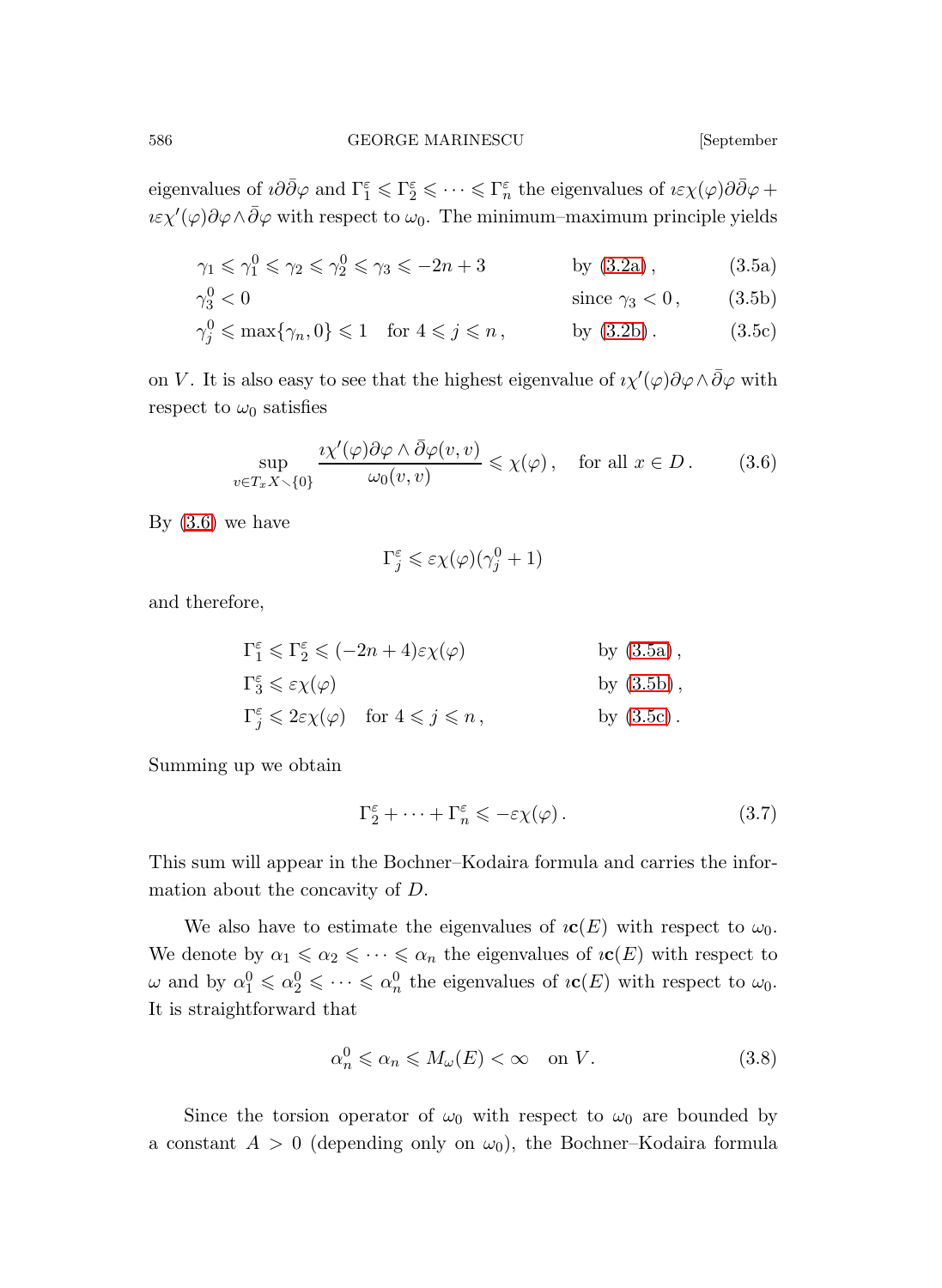assumes the following form (see e.g. [\[9\]](#page-22-5), [\[25](#page-23-13)]):

$$
\frac{3}{2} \left( \left\| \bar{\partial} u \right\|^2 + \left\| \bar{\partial}^* u \right\|^2 \right)
$$
\n
$$
\geqslant \int_D \left[ -k(\Gamma_2^\varepsilon + \dots + \Gamma_n^\varepsilon) - k(\alpha_2^0 + \dots + \alpha_n^0) - A\chi(\varphi) \right] |u|^2 \, dV \quad (3.9)
$$

for any compactly supported  $(0,1)$ -form in D with values in  $E^k$ . The volume form is taken with respect to  $\omega_0$  and the norms are with respect to  $\omega_0$  on D and  $h_{\varepsilon}$  on E. The inequalities [\(3.7\)](#page-7-4), [\(3.8\)](#page-7-5) and [\(3.9\)](#page-8-1) entail

$$
\frac{3}{2}\left(\left\|\bar{\partial} u\right\|^2 + \left\|\bar{\partial}^* u\right\|^2\right) \ge \int_D \left[-k(n-1)M_\omega(E) + k\varepsilon\chi(\varphi) - A\chi(\varphi)\right]|u|^2\,dV\tag{3.10}
$$

for any compactly supported  $(0, 1)$ –form in D with values in  $E^k$  and support in V. We use now the term  $k\varepsilon \chi(\varphi)$  to absorb the negative terms in the left– hand side of [\(3.10\)](#page-8-2). We introduce the following notation:

<span id="page-8-2"></span><span id="page-8-1"></span><span id="page-8-0"></span>
$$
D(\varepsilon) = \left\{ x \in D : \varphi(x) < -\sqrt{\varepsilon/M_{\omega}'(E)} \right\} \,. \tag{3.11}
$$

We may assume that V contains the set  $CD(\varepsilon)$  (for  $\varepsilon$  small enough). In the set  $CD(\varepsilon)$  we have  $\varepsilon \chi(\varphi) \geq M'_{\omega}(E)$  and if we choose  $k \geq 2A\varepsilon^{-1}$  we get

<span id="page-8-3"></span>
$$
-k(n-1)M_{\omega}(E) + k\varepsilon \chi(\varphi) - A\chi(\varphi) \geqslant \frac{k}{2}
$$

so that [\(3.10\)](#page-8-2) yields

$$
3\left(\left\|\bar{\partial}\,u\right\|^2+\left\|\bar{\partial}^*\,u\right\|^2\right)\geq k\int_D|u|^2\,dV\,,\,\,\operatorname{supp} u\in\mathsf{C}D(\varepsilon)\,,\;k\geqslant 2A\varepsilon^{-1}\quad(3.12)
$$

Since the metric  $\omega_0$  is complete we deduce that [\(3.12\)](#page-8-3) holds true for any  $(0, 1)$ –form  $u \in \text{Dom }\bar{\partial} \cap \text{Dom }\bar{\partial}^*$  with support in  $\mathcal{C}D(\varepsilon)$  (by the density lemma of Andreotti–Vesentini [\[6](#page-22-8)]).

Estimate [\(3.12\)](#page-8-3) is crucial for our purpose. In Nadel–Tsuji [\[24](#page-23-4)] and [\[23](#page-23-5)] the spectral formula of Demailly was used to obtain a lower bound for the dimension of the space of holomorphic sections of bundles over pseudoconcave manifolds. After having established [\(3.12\)](#page-8-3) we should just follow the same lines. We give the details since we need the precise output to be able to make  $\varepsilon \longrightarrow 0$ .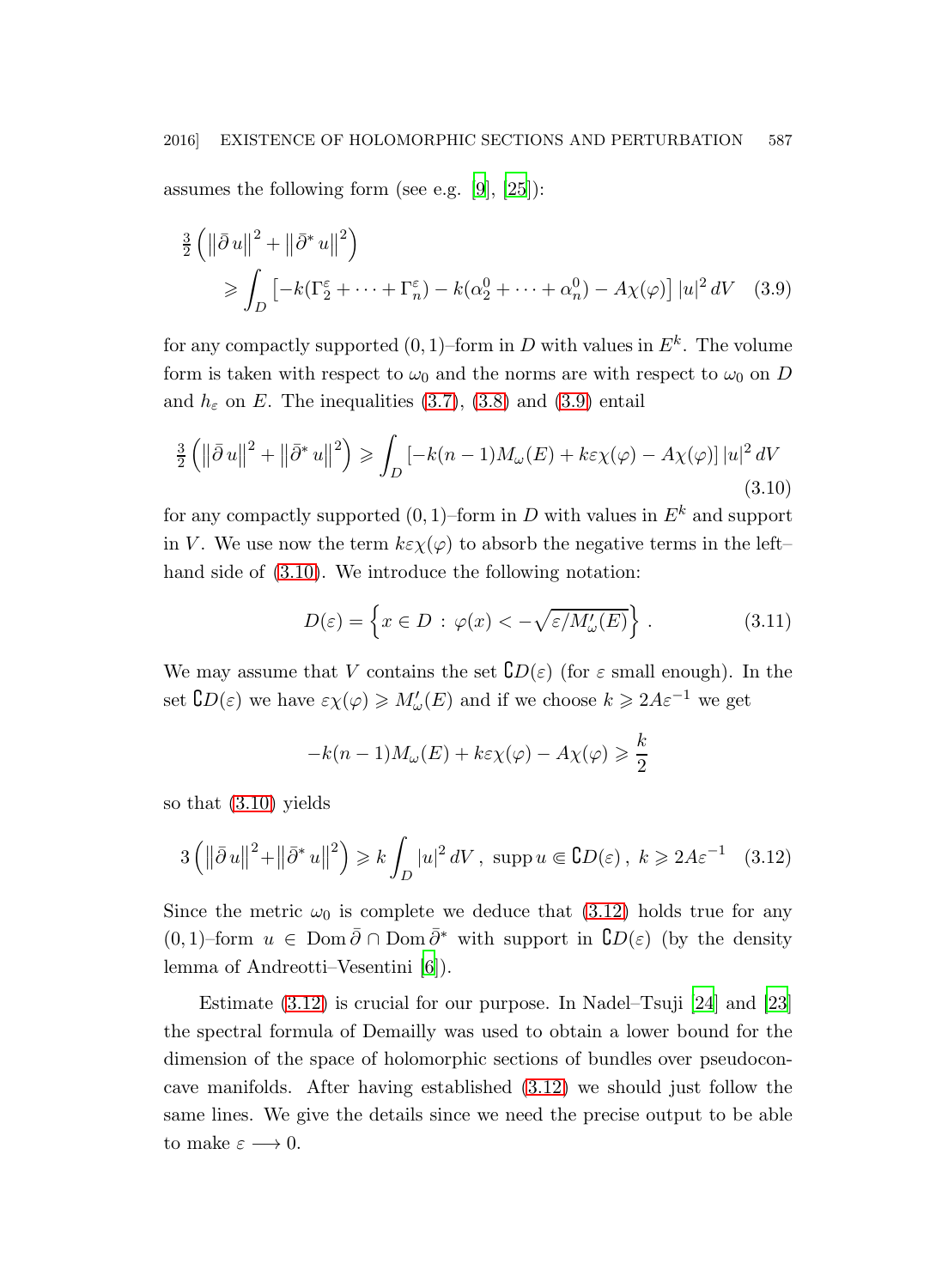By following Demailly [\[9](#page-22-5)] we reduce the problem to estimating the size of certain spectral spaces of the  $\bar{\partial}$ –laplacian. Let us consider the operator  $\frac{1}{k}\Delta''_{k,\varepsilon}$  where  $\Delta''_{k,\varepsilon} = \bar{\partial}\bar{\partial}^* + \bar{\partial}^*\bar{\partial}$  is the Laplace–Beltrami operator acting on  $(0, j)$ –forms with values in  $E^k$  over D. The metrics used to construct the adjoint  $\bar{\partial}^*$  are  $\omega_0$  and  $h_{\varepsilon}$ . Let  $Q_{k,\varepsilon}$  be the quadratic form associated to  $\frac{1}{k}\Delta''_{k,\varepsilon}$ , that is,  $Q_{k,\varepsilon}(u) = \frac{1}{k} \left( \|\bar{\partial} u\|^2 + \|\bar{\partial}^* u\|^2 \right)$ . We denote by  $E^j\left(\lambda, \frac{1}{k}\Delta''_{k,\varepsilon}\right)$ the spectral projectors and by

$$
L^j\left(\lambda, \frac{1}{k}\Delta''_{k,\varepsilon}\right) = \text{Ran}\, E^j\left(\lambda, \frac{1}{k}\Delta''_{k,\varepsilon}\right) ,
$$
  

$$
N^j\left(\lambda, \frac{1}{k}\Delta''_{k,\varepsilon}\right) = \dim L^j\left(\lambda, \frac{1}{k}\Delta''_{k,\varepsilon}\right) ,
$$

the spectral space and the counting function for the spectrum of  $\frac{1}{k} \Delta''_{k,\varepsilon}$  on  $(0, j)$ –forms.

**Lemma 3.1.** For any  $\lambda \geqslant 0$  and  $k \geqslant 0$ ,

$$
\dim H^0(D, E^k \otimes K_X) + N^1 \left( \lambda, \frac{1}{k} \Delta''_{k,\varepsilon} \right) \geq N^0 \left( \lambda, \frac{1}{k} \Delta''_{k,\varepsilon} \right) .
$$

**Proof.** Since  $\frac{1}{k}\Delta''_{k,\varepsilon}$  commutes with  $\bar{\partial}$  it follows that the spectral projections of  $\frac{1}{k}\Delta''_{k,\varepsilon}$  commute with  $\bar{\partial}$  too, showing thus  $\bar{\partial}L^0(\lambda, \frac{1}{k}\Delta''_{k,\varepsilon}) \subset L^1(\lambda, \frac{1}{k}\Delta''_{k,\varepsilon})$ and therefore we have the bounded operator  $\bar{\partial}_{\lambda}: L^{0}(\lambda, \frac{1}{k}\Delta''_{k,\varepsilon}) \longrightarrow L^{1}(\lambda, \frac{1}{k}\Delta''_{k,\varepsilon})$  $\frac{1}{k}\Delta''_{k,\varepsilon}$ ) where  $\bar{\partial}_\lambda$  denotes the restriction of  $\bar{\partial}$  (by the definition of  $L^0(\lambda, \frac{1}{k}\Delta''_{k,\varepsilon})$ ,  $\bar{\partial}_{\lambda}$  is bounded by  $k\lambda$ ). The assertion is a consequence of the following obvious relations:

$$
N^{0} \left(\lambda, \frac{1}{k} \Delta_{k,\varepsilon}''\right) = \dim \ker \bar{\partial}_{\lambda} + \dim \operatorname{Ran} \bar{\partial}_{\lambda},
$$

$$
\dim \operatorname{Ran} \bar{\partial}_{\lambda} \leqslant N^{1} \left(\lambda, \frac{1}{k} \Delta_{k,\varepsilon}''\right),
$$

$$
\dim \ker \bar{\partial}_{\lambda} \leqslant \dim H^{0}(D, E^{k} \otimes K_{X}),
$$

where the last line follows from the fact that the kernel of  $\bar{\partial}_{\lambda}$  consits of holomorphic sections.

By the previous lemma we have to estimate  $N^1(\lambda, \frac{1}{k}\Delta''_{k,\varepsilon})$  from above and then  $N^0\left(\lambda, \frac{1}{k}\Delta''_{k,\varepsilon}\right)$  from below.

In the next Lemma we show that the essential spectrum of  $\frac{1}{k} \Delta''_{k,\varepsilon}$  on  $(0, 1)$ –forms does not contain the open interval  $(0, 1/24)$  and we can compare the counting function on this interval with the counting function of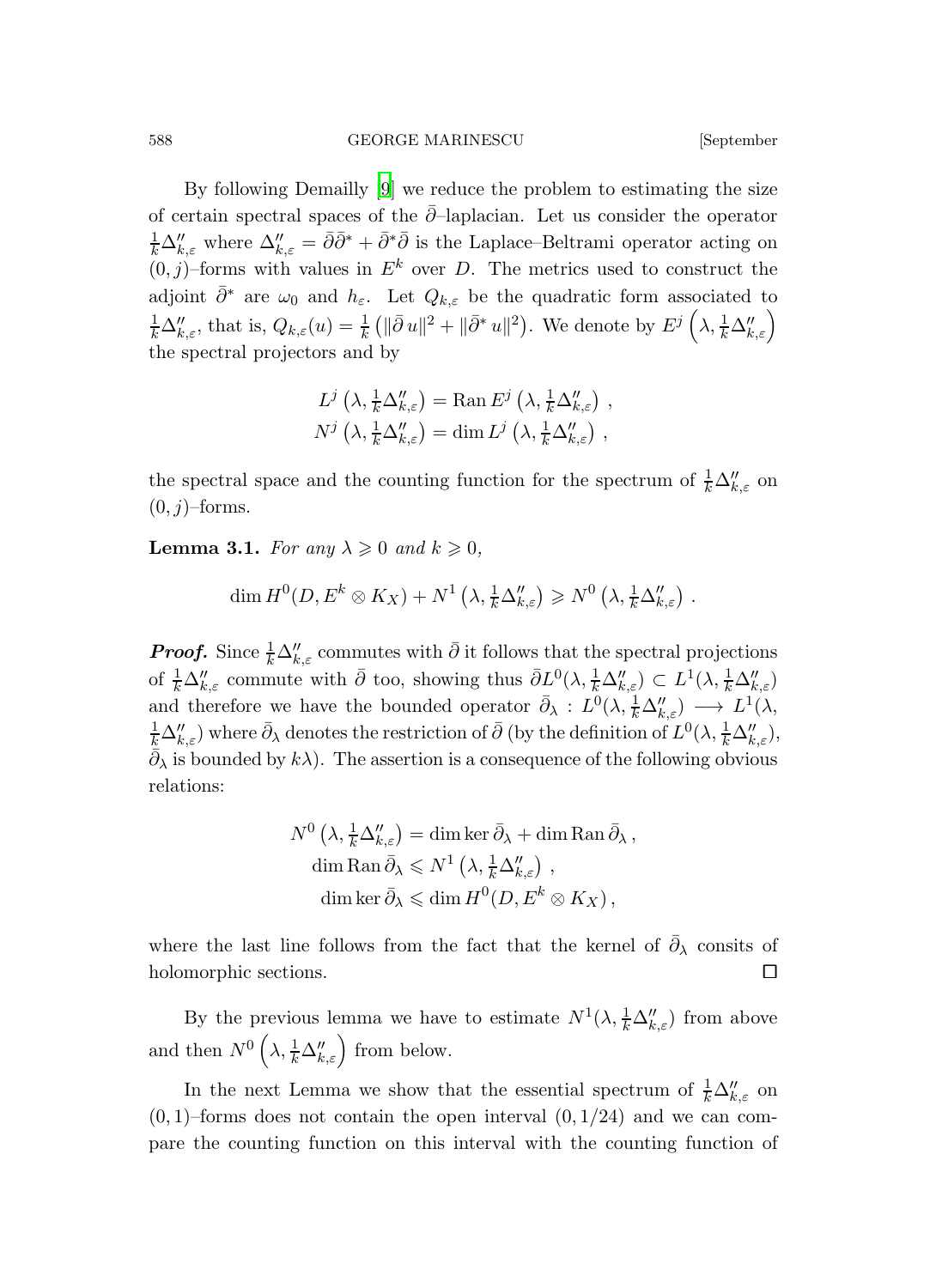the same operator considered with Dirichlet boundary conditions on the domain  $D(\varepsilon/2)$  (introduced in [\(3.11\)](#page-8-0)) and denoted  $\frac{1}{k}\Delta''_{k,\varepsilon}$   $\upharpoonright_{D(\varepsilon/2)}$ . In particular  $N^1(\lambda, \frac{1}{k}\Delta''_{k,\varepsilon})$  is finite dimensional for  $\lambda < 1/24$ . If  $E^j(\mu, \frac{1}{k}\Delta''_{k,\varepsilon} \restriction_{D(\varepsilon/2)})$ denote the spectral projectors of  $\frac{1}{k} \Delta''_{k,\varepsilon} \restriction_{D(\varepsilon/2)}$  on  $(0, j)$ -forms we let

$$
L^j(\mu, \frac{1}{k}\Delta''_{k,\varepsilon} \restriction_{D(\varepsilon/2)}) = \text{Ran}\, E^j(\mu, \frac{1}{k}\Delta''_{k,\varepsilon} \restriction_{D(\varepsilon/2)}),
$$
  

$$
N^j(\mu, \frac{1}{k}\Delta''_{k,\varepsilon} \restriction_{D(\varepsilon/2)}) = \dim L^j(\mu, \frac{1}{k}\Delta''_{k,\varepsilon} \restriction_{D(\varepsilon/2)}),
$$

be the spectral spaces and the spectrum distribution function. For the following lemma compare  $[16, \text{Lemma 2.1}]$  and  $[8, \text{Théorème 2.1}]$ .

**Lemma 3.2.** For k sufficiently large the operator  $\frac{1}{k} \Delta''_{k,\varepsilon}$  on  $(0,1)$ –forms has discrete spectrum in  $(0, 1/24)$  and

$$
N^1\left(\lambda, \frac{1}{k}\Delta''_{k,\varepsilon}\right) \leqslant N^1\left(24\,\lambda + 16C_{\varepsilon}k^{-1}, \frac{1}{k}\Delta''_{k,\varepsilon} \restriction_{D(\varepsilon/2)}\right)
$$

for  $\lambda \in (0, \varepsilon/2)$ , where  $C_{\varepsilon}$  is a constant independent of k.

**Proof.** Let  $\rho_{\varepsilon} \in C^{\infty}(D)$  such that  $\rho_{\varepsilon} = 0$  on a closed neighbourhood of  $D(\varepsilon)$  and  $\rho_{\varepsilon} = 1$  on  $\mathbb{C}D(\varepsilon/2)$ . Let  $u \in \text{Dom}(Q_{k,\varepsilon}) = \text{Dom}\,\overline{\partial} \cap \text{Dom}\,\overline{\partial}^*$  be a  $(0, 1)$ –form with values in  $E^k$ . Then  $\rho_{\varepsilon} u$  has support in  $\mathcal{C}D(\varepsilon)$  and for  $\rho_{\varepsilon} u$ we can apply [\(3.12\)](#page-8-3). We also need the following simple estimate. Denote  $C_{\varepsilon} = 6 \sup |d\rho_{\varepsilon}|^2 < \infty$ . The constant depends on  $\varepsilon$  (which is fixed) but not on  $k$ . Then

<span id="page-10-1"></span><span id="page-10-0"></span>
$$
Q_{k,\varepsilon}(\rho_{\varepsilon} u) \leq \frac{3}{2} Q_{k,\varepsilon}(u) + C_{\varepsilon} k^{-1} \|u\|^2.
$$
 (3.13)

Using  $||u||^2 \leq 2(|\rho_{\varepsilon}u||^2 + ||(1 - \rho_{\varepsilon})u||^2)$  and then applying [\(3.12\)](#page-8-3) to  $\rho_{\varepsilon}u$  in conjunction with [\(3.13\)](#page-10-0) we obtain:

$$
||u||^2 \leq 12 Q_{k,\varepsilon}(u) + 8 \int_{D(\varepsilon/2)} |(1-\rho)u|^2, \quad k \geqslant \max\left\{2A\,\varepsilon^{-1}\,, 4\,C_{\varepsilon}\right\} \tag{3.14}
$$

for any  $u \in \text{Dom}(Q_{k,\varepsilon})$ . From relation [\(3.14\)](#page-10-1) we infer that the spectral spaces corresponding to the lower part of the spectrum of  $\frac{1}{k}\Delta''_{k,\varepsilon}$  on  $(0,1)$ – forms can be injected into the spectral spaces of  $\frac{1}{k}\Delta''_{k,\varepsilon}$  |  $D(\varepsilon/2)$  which correspond to the Dirichlet problem on  $D(\varepsilon/2)$ . Namely, for  $\lambda < 1/24$ , the morphism

$$
L^1\left(\lambda_k^1 \Delta_{k,\varepsilon}''\right) \longrightarrow L^1\left(24\lambda + 16C_{\varepsilon}k^{-1}, \frac{1}{k} \Delta_{k,\varepsilon}''\upharpoonright_{D(\varepsilon/2)}\right),
$$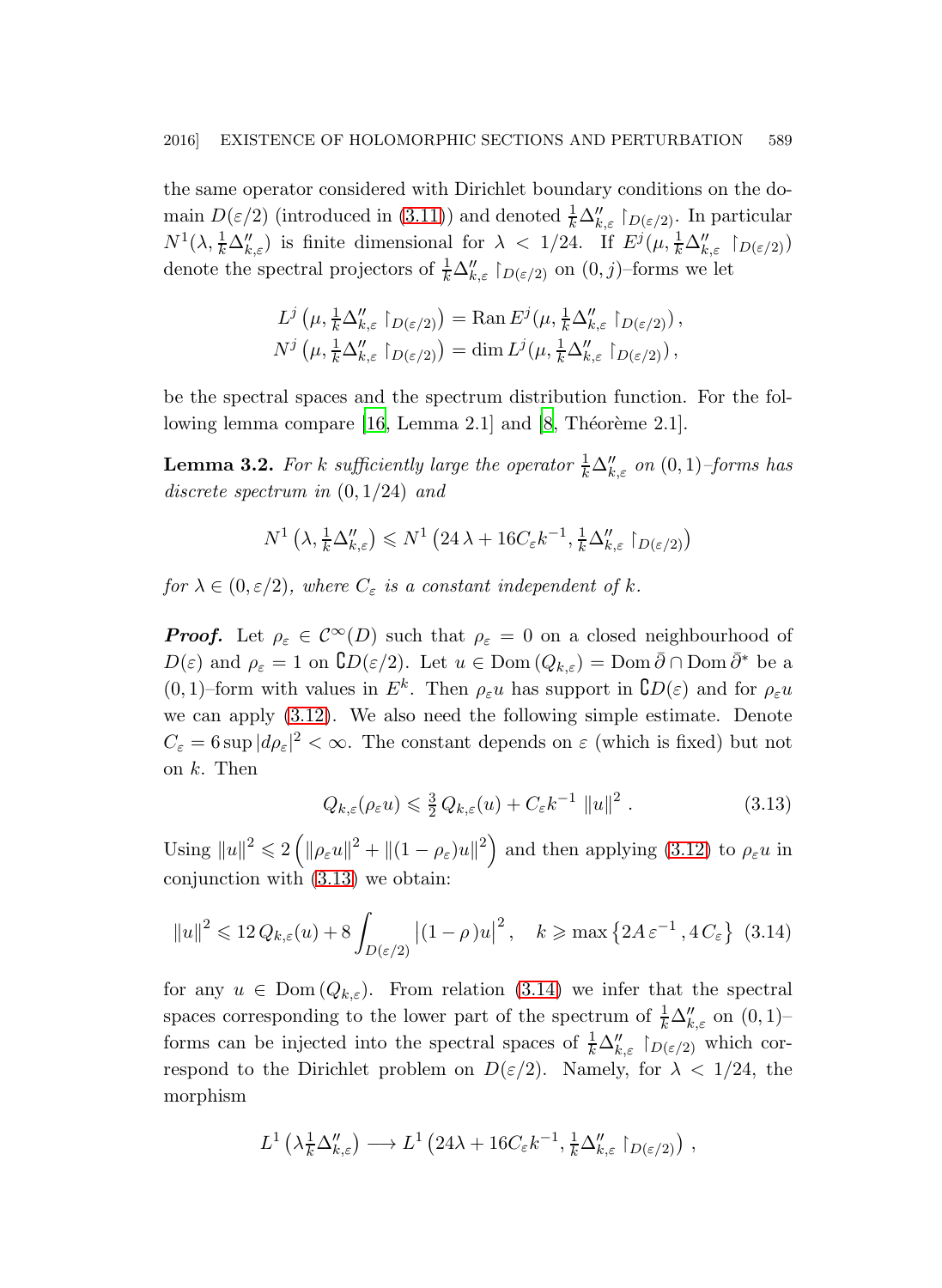<span id="page-11-0"></span>
$$
u \longmapsto E^1\left(24\lambda + 16C_{\varepsilon}k^{-1}, \frac{1}{k}\Delta''_{k,\varepsilon} \restriction_{D(\varepsilon/2)}\right)(1 - \rho_{\varepsilon})u
$$

is injective. In order to prove the injectivity we choose  $u \in L^1\left(\lambda, \frac{1}{k}\Delta_{k,\varepsilon}''\right)$ ,  $\lambda < 1/24$  to the effect that  $Q_{k,\varepsilon}(u) \leq \lambda \|u\|^2 \leq (1/24) \|u\|^2$ . Plugging this relation in [\(3.14\)](#page-10-1) we get

$$
||u||^2 \leq 16 \int_{D(\varepsilon/2)} |(1-\rho)u|^2, \quad u \in L^1(\lambda, \frac{1}{k} \Delta''_{k,\varepsilon}), \quad \lambda < 1/24. \tag{3.15}
$$

Let us denote by  $Q_{k,D(\varepsilon/2)}$  the quadratic form of  $\frac{1}{k}\Delta''_{k,\varepsilon}$   $\upharpoonright_{D(\varepsilon/2)}$ . Then by [\(3.13\)](#page-10-0) and [\(3.15\)](#page-11-0),

$$
Q_{k,D(\varepsilon/2)}\big((1-\rho)u\big) \leq \frac{3}{2}Q_{k,\varepsilon}(u) + Ck^{-1} ||u||^2
$$
  

$$
\leq (24\lambda + 16 C_{\varepsilon}k^{-1}) \int_{D(\varepsilon/2)} |(1-\rho)u|^2.
$$

Thus  $E^1\left(24\lambda+16C_{\varepsilon}k^{-1},\frac{1}{k}\Delta''_{k,\varepsilon}\restriction_{D(\varepsilon/2)}\right)(1-\rho)u=0$  entails  $(1-\rho)u=0$ so that  $u = 0$  by [\(3.15\)](#page-11-0).

We obtain now a lower estimate for  $N^0\left(\lambda, \frac{1}{k}\Delta''_{k,\varepsilon}\right)$ .

**Lemma 3.3.** For  $\lambda < 1/24$  and sufficiently large k the following relation holds :

$$
N^0(\lambda, \frac{1}{k}\Delta''_{k,\varepsilon}) \geq N^0(\lambda, \frac{1}{k}\Delta''_{k,\varepsilon} \restriction_{D(\varepsilon/2)}).
$$

**Proof.** It is straightforward to show that the  $L^2$  estimate [\(3.12\)](#page-8-3) holds also for  $(0, 0)$ –forms. Therefore by repeating the proof of Lemma 2.2 we see that the spectrum of  $\frac{1}{k}\Delta''_{k,\varepsilon}$  on  $(0,0)$ –forms is discrete in the interval (0, 1/24). We may now apply the min-max principle to the operators  $\frac{1}{k}\Delta''_{k,\varepsilon}$ and  $\frac{1}{k}\Delta''_{k,\varepsilon}$   $\upharpoonright_{D(\varepsilon/2)}$  on this interval. Since Dom  $(Q_{k,\varepsilon})$   $\supset$  Dom  $(Q_{k,D(\varepsilon/2)})$  the desired result follows immediatly.

The asymptotic behaviour of the spectrum distribution function for the Dirichlet problem has been determined explicitely by Demailly [\[9](#page-22-5)]. Since for  $\varepsilon$  small enough  $\partial D(\varepsilon/2)$  has measure zero we can state the result as follows.

<span id="page-11-1"></span>**Proposition 3.4** (Demailly). There exists a function  $\nu_{\varepsilon}^{j}(\mu, x)$  depending on the eigenvalues of the curvature of  $(E, h_{\varepsilon})$  which is bounded on compact sets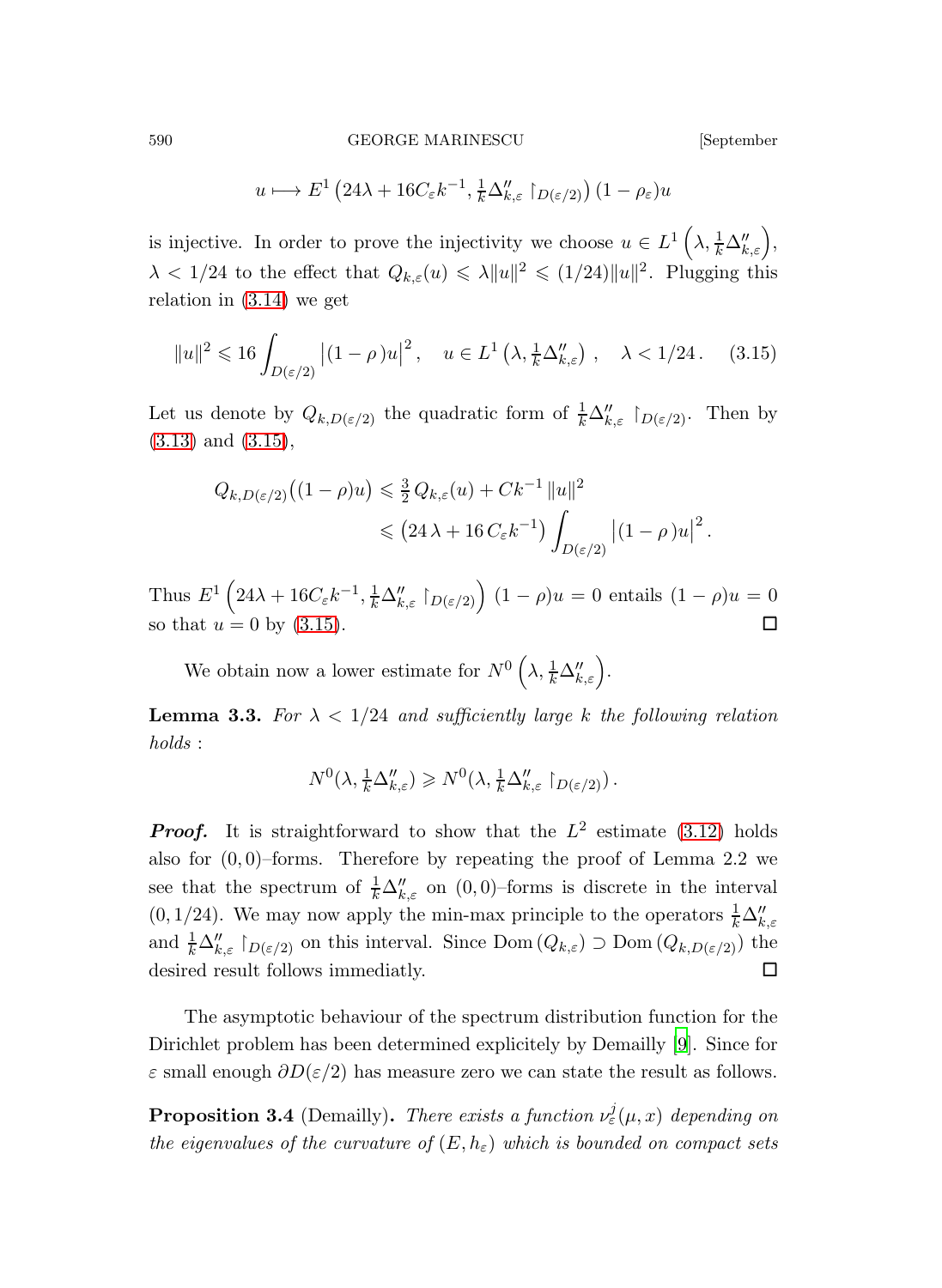of D and right continuous in  $\mu$  such that for any  $\mu \in \mathbb{R}$ 

<span id="page-12-0"></span>
$$
\limsup_{k \to \infty} k^{-n} N^j \left( \mu, \frac{1}{k} \Delta''_{k,\varepsilon} \upharpoonright_{D(\varepsilon/2)} \right) \leq \frac{1}{n!} \int_{D(\varepsilon/2)} \nu_{\varepsilon}^j(\mu, x) \, dV(x) \,. \tag{3.16}
$$

Moreover there exists an at most countable set  $\mathcal{D}_{\varepsilon} \subset \mathbb{R}$  such that for  $\mu$  outside  $\mathcal{D}_{\varepsilon}$  the limit of the left-hand side expression exists and we have equality in  $(3.16).$  $(3.16).$ 

For  $\lambda < (1/24)$  and sufficiently large k we have

$$
\dim H^0(D, E^k) \ge N^0\left(\lambda, \frac{1}{k}\Delta''_{k,\varepsilon}\right) - N^1\left(\lambda, \frac{1}{k}\Delta''_{k,\varepsilon}\right) \tag{3.17}
$$

For  $\lambda < (1/24)$  and  $\lambda$  outside  $\mathcal{D}_{\varepsilon}$  we apply Proposition [3.4](#page-11-1) and Lemma 2.3:

$$
\lim_{k \to \infty} k^{-n} N^0(\lambda, \frac{1}{k} \Delta''_{k,\varepsilon}) \geq \frac{1}{n!} \int_{D(\varepsilon/2)} \nu_{\varepsilon}^0(\lambda, x) dV(x) .
$$

On the other hand given  $\delta > 0$  we learn from Lemma 2.2 that for large k

$$
N^1\left(\lambda, \frac{1}{k}\Delta''_{k,\varepsilon}\right) \leq N^1\left(24\lambda + 16C_{\varepsilon}k^{-1}, \frac{1}{k}\Delta''_{k,\varepsilon} \restriction_{D(\varepsilon/2)}\right)
$$
  

$$
\leq N^1\left(24\lambda + \delta, \frac{1}{k}\Delta''_{k,\varepsilon} \restriction_{D(\varepsilon/2)}\right)
$$

hence

$$
\limsup_{k \to \infty} k^{-n} N^1(\lambda, \frac{1}{k} \Delta''_{k,\varepsilon}) \leq \frac{1}{n!} \int_{D(\varepsilon/2)} \nu_{\varepsilon}^1(24\lambda + \delta, x) dV(x).
$$

and after letting k go to infinity we can also let  $\delta$  go to zero. Using these remarks we see that for all but a countable set of  $\lambda$  we have

$$
\liminf_{k \to \infty} k^{-n} \dim H^0(D, E^k) \ge \frac{1}{n!} \int_{D(\varepsilon/2)} \left[ \nu_{\varepsilon}^0(\lambda, x) - \nu_{\varepsilon}^1(24\lambda, x) \right] dV(x)
$$

In the latter estimate we may let  $\lambda \longrightarrow 0$  (through values outside the exeptional countable set) and this yields, by the formulas in [\[9](#page-22-5)] for the right–hand side

<span id="page-12-1"></span>
$$
\liminf_{k \to \infty} k^{-n} \dim H^0(D, E^k) \ge \frac{1}{n!} \int_{D(\varepsilon/2)(\le 1, h_\varepsilon)} \left(\frac{i}{2\pi} \mathbf{c}(E, h_\varepsilon)\right)^n \tag{3.18}
$$

The set  $D(\varepsilon/2)(\leq 1, h_{\varepsilon})$  is the set of points in  $D(\varepsilon/2)$  where  $i\mathbf{c}(E)$  is nondegenerate and has at most one negative eigenvalue. Thus  $D(\varepsilon/2)(\leq 1, h_{\varepsilon})$ splits in two sets: the set  $D(\varepsilon/2)(0, h_{\varepsilon})$  where  $\iota\mathbf{c}(E)$  is positive definite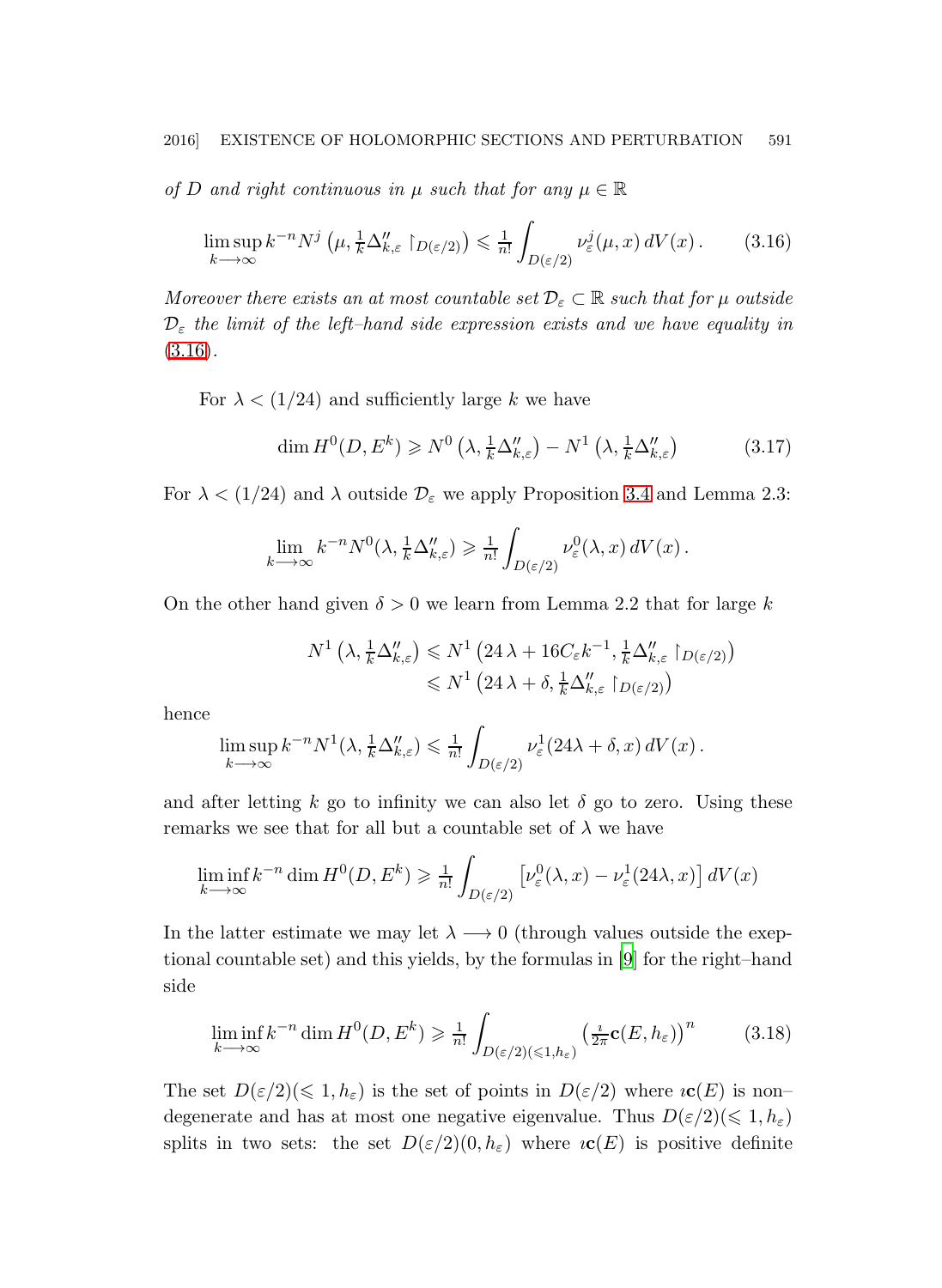and the set  $D(\varepsilon/2)(1, h_{\varepsilon})$  where  $i\mathbf{c}(E)$  is non-degenerate and has exactly one negative eigenvalue. The integral in [\(3.18\)](#page-12-1) splits accordingly into one positive and one negative term:

<span id="page-13-0"></span>
$$
\liminf_{k \to \infty} k^{-n} \dim H^0(D, E^k)
$$
\n
$$
\geq \frac{1}{n!} \int_{D(\varepsilon/2)(0, h_{\varepsilon})} \left(\frac{i}{2\pi} \mathbf{c}(E, h_{\varepsilon})\right)^n + \frac{1}{n!} \int_{D(\varepsilon/2)(1, h_{\varepsilon})} \left(\frac{i}{2\pi} \mathbf{c}(E, h_{\varepsilon})\right)^n. \quad (3.19)
$$

Our next task is to make  $\varepsilon \longrightarrow 0$  in [\(3.19\)](#page-13-0). For  $\varepsilon \longrightarrow 0$  the metrics  $h_{\varepsilon}$ converges uniformly to the metric h of positive curvature on every compact set of D. So on any compact of D we recover the integral of  $\mathcal{IC}(E)$ . On the other hand  $D(\varepsilon/2)$  exhausts D and the sets  $D(\varepsilon/2)(1, h_{\varepsilon})$  concentrate to the boundary ∂D.

Let us fix a compact set  $L \subset D$ . For sufficiently small  $\varepsilon$  we have  $L \subset$  $D(\varepsilon/2)$  and

$$
\int_{D(\varepsilon/2)(0,h_{\varepsilon})} \left(\frac{\imath}{2\pi} \mathbf{c}(E,h_{\varepsilon})\right)^n \geqslant \int_{L(0,h_{\varepsilon})} \left(\frac{\imath}{2\pi} \mathbf{c}(E,h_{\varepsilon})\right)^n
$$

We have  $h_{\varepsilon} \longrightarrow h$  on L in the  $\mathcal{C}^{\infty}$ -topology. Since  $L(0,h) = L$  letting  $\varepsilon \longrightarrow 0$  in the previous inequality yields

<span id="page-13-1"></span>
$$
\liminf_{\varepsilon \to 0} \int_{D(\varepsilon/2)(0,h_{\varepsilon})} \left(\frac{\iota}{2\pi} \mathbf{c}(E,h_{\varepsilon})\right)^n \geqslant \int_L \left(\frac{\iota}{2\pi} \mathbf{c}(E,h)\right)^n \tag{3.20}
$$

Let us study the more delicate case of the second integral in [\(3.19\)](#page-13-0). For this goal we fix on D the ground metric  $\omega_E = i c(E)$  in order to simplify our computations. We denote by  $\lambda_1^{\varepsilon} \leq \lambda_2^{\varepsilon} \leq \cdots \leq \lambda_n^{\varepsilon}$  the eigenvalues of  $i\mathbf{c}(E, h_{\varepsilon})$ with respect to  $\omega_E$ . Then the integral we study is

$$
I_{\varepsilon} = \frac{1}{n!} \int_{D(\varepsilon/2)(1,h_{\varepsilon})} \left(\frac{\imath}{2\pi} \mathbf{c}(E,h_{\varepsilon})\right)^n = \frac{1}{(2\pi)^n} \int_{S(\varepsilon)} \lambda_1^{\varepsilon} \lambda_2^{\varepsilon} \cdots \lambda_n^{\varepsilon} \omega_E^n/n!
$$

where the integration set is

$$
S(\varepsilon) := D(\varepsilon/2)(1, h_{\varepsilon}) = \{ x \in D(\varepsilon/2) : \lambda_1^{\varepsilon}(x) < 0 < \lambda_2^{\varepsilon}(x) \}
$$

We find an upper bound for  $|I_{\varepsilon}|$  so we determine upper bounds for  $|\lambda_1^{\varepsilon}|, |\lambda_2^{\varepsilon}|$ , ...,  $|\lambda_n^{\varepsilon}|$  on  $S(\varepsilon)$ . Since  $\lambda_1^{\varepsilon}$  is negative on  $S(\varepsilon)$  we have to obtain a lower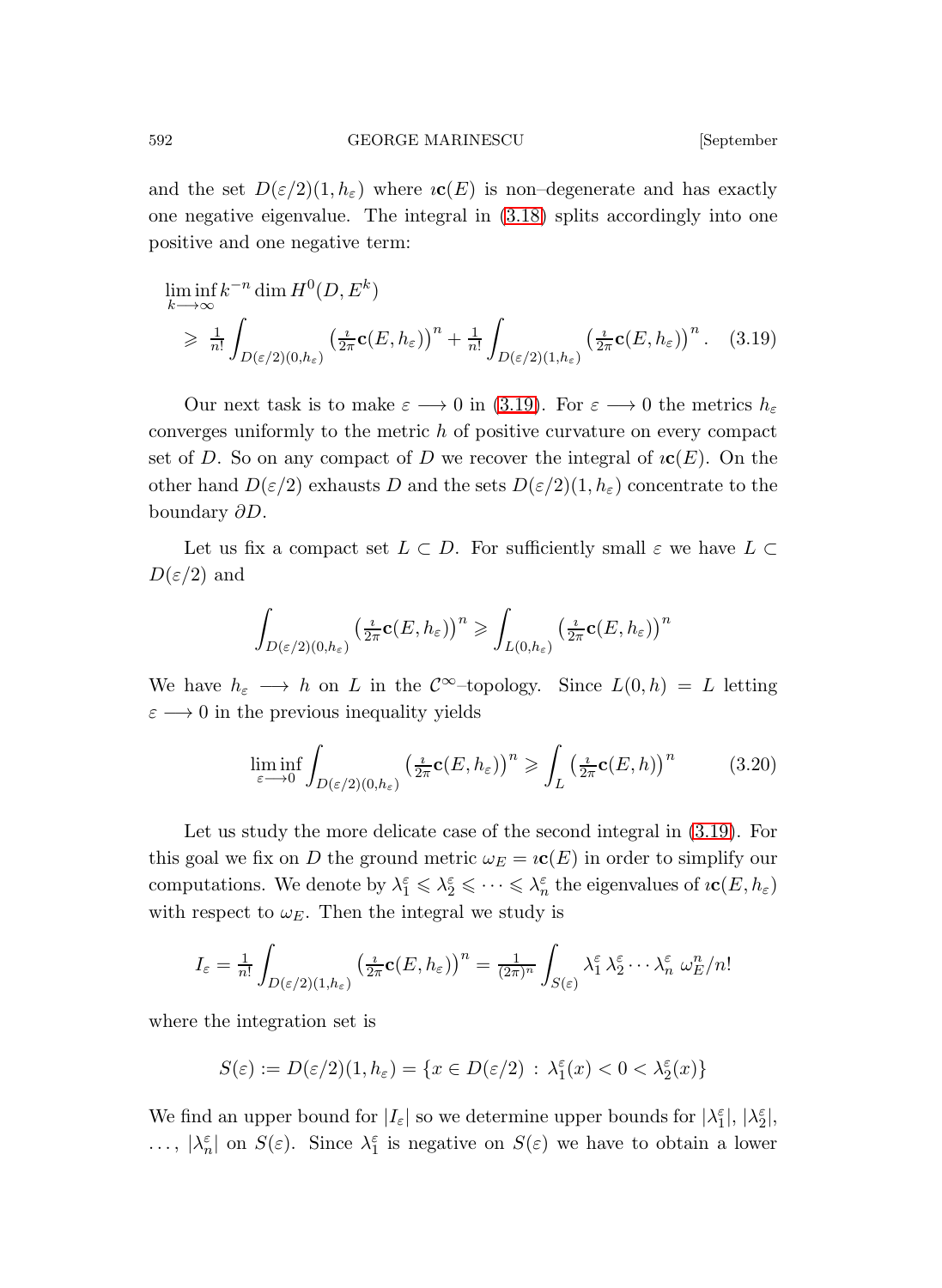bound for this eigenvalue. By the min-max principle

$$
\lambda_1^{\varepsilon}(x) = \min_{v \in T_x D} \frac{\left[ i \mathbf{c}(E, h) + i \varepsilon \chi(\varphi) \partial \bar{\partial} \varphi + i \varepsilon \chi'(\varphi) \partial \varphi \wedge \bar{\partial} \varphi \right] (v)}{i \mathbf{c}(E)(v)}
$$

We use now  $i \varepsilon \chi'(\varphi) \partial \varphi \wedge \bar{\partial} \varphi(v) \geq 0$ . Moreover, since  $\lambda_1^{\varepsilon}(x) < 0$  we have

$$
\min_{v \in T_x D} \frac{\imath \partial \bar \partial \varphi(v)}{\imath \mathbf{c}(E)(v)} < 0\,, \quad \min_{v \in T_x D} \frac{\imath \partial \bar \partial \varphi(v)}{\imath \mathbf{c}(E)(v)} = - \max_{v \in T_x D} \frac{-\imath \partial \bar \partial \varphi(v)}{\imath \mathbf{c}(E)(v)}\,.
$$

<span id="page-14-0"></span>Hence

<span id="page-14-1"></span>
$$
\lambda_1^{\varepsilon} \geq 1 - \varepsilon \chi(\varphi) M_E(-\varphi) \quad \text{on } S(\varepsilon). \tag{3.21}
$$

.

The inequality [\(3.21\)](#page-14-0) gives information about the size of  $S(\varepsilon)$ . Indeed,  $\lambda_1^{\varepsilon} < 0$ and [\(3.21\)](#page-14-0) entail  $\varphi > -\sqrt{\varepsilon M_E(-\varphi)}$ . Thus the integration set is contained in a 'corona' of size  $\sqrt{\varepsilon}$ :

$$
S(\varepsilon) \subset D(\varepsilon/2) \bigcap \left\{ x \in D : \varphi(x) > -\sqrt{\varepsilon M_E(-\varphi)} \right\}.
$$
 (3.22)

Since  $\varepsilon \chi(\varphi) < 2M'_{\omega}(E)$  on  $D(\varepsilon/2)$  (see [\(3.11\)](#page-8-0)) we deduce the final estimate for the first eigenvalue:

<span id="page-14-2"></span>
$$
|\lambda_1^{\varepsilon}| \leq 2M_E(-\varphi)M_{\omega}'(E) - 1 =: C_2 \quad \text{on } S(\varepsilon).
$$
 (3.23)

We examine now the eigenvalues  $\lambda_j^{\varepsilon}$  for  $j = 2, ..., n - 1$ . The min-max principle yields:

<span id="page-14-3"></span>
$$
\lambda_j^{\varepsilon} \leq 1 + \varepsilon \chi(\varphi) M_E(\varphi) + \min_{\substack{F \subset T_x D \\ \dim F = j}} \max_{v \in F} \frac{\iota \varepsilon \chi'(\varphi) \partial \varphi \wedge \bar{\partial} \varphi(v)}{\iota \mathbf{c}(E)(v)}.
$$

The minimum in the last expression is 0 and is attained on some space  $F \subset \text{ker } \partial \varphi$ . Therefore we get:

$$
|\lambda_j^{\varepsilon}| \leq 1 + 2M'_{\omega}(E)M_E(\varphi) =: C_3 \quad \text{on } S(\varepsilon) \text{ for } j = 2, \dots, n - 1. \tag{3.24}
$$

The highest eigenvalue satisfies the estimate:

$$
\lambda_n^{\varepsilon} \leq 1 + \varepsilon \chi(\varphi) M_E(\varphi) + \varepsilon \chi'(\varphi) \max_{v \in T_x D} \frac{\partial \varphi \wedge \bar{\partial} \varphi(v)}{\iota \mathbf{c}(E)(v)}.
$$

The inequalities:  $\varepsilon \chi(\varphi) < 2M'_{\omega}(E)$  and  $\varepsilon \chi'(\varphi) \leq (2M'_{\omega}(E))^{3/2} \varepsilon^{-1/2}$  hold on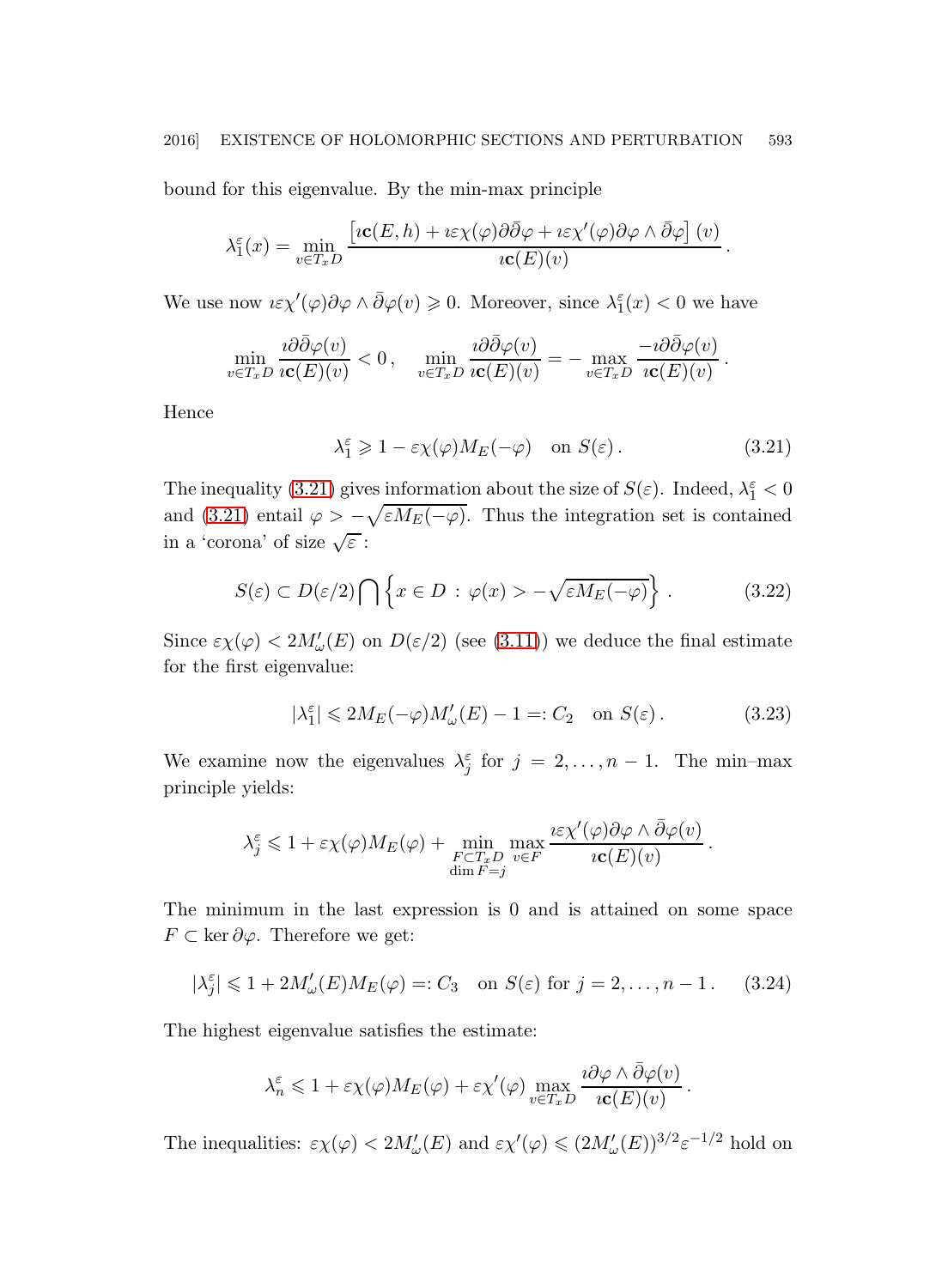$D(\varepsilon/2)$  (the last one since  $\chi'(\varphi) = -\varphi^{-3}$ ). We introduce the short notation:

<span id="page-15-0"></span>
$$
M_E^{\varepsilon}(\partial\varphi)=M_{i\mathbf{c}(E)}(i\partial\varphi\wedge\bar{\partial}\varphi,K_{\varepsilon}),
$$

where  $K_{\varepsilon} := \overline{D} \setminus \left\{ x \in D \, : \, \varphi(x) > -\sqrt{\varepsilon M_E(-\varphi)} \right\}$ . It is clear that  $M_E^{\varepsilon}(\partial \varphi)$ converges to  $M_E(\partial \varphi)$  for  $\varepsilon \longrightarrow 0$ . With this notation,

$$
|\lambda_n^{\varepsilon}| \leq 1 + 2M'_{\omega}(E)M_E(\varphi) + \varepsilon^{-1/2} (2M'_{\omega}(E))^{3/2}M_E^{\varepsilon}(\partial\varphi) \quad \text{on } S(\varepsilon). \tag{3.25}
$$

At this point we may return to  $|I_{\varepsilon}|$  and use the obvious inequality

<span id="page-15-1"></span>
$$
|I_{\varepsilon}| \leqslant (2\pi)^{-n} \operatorname{Vol}_{\mathbf{c}(E)}(S(\varepsilon)) \sup_{S(\varepsilon)} |\lambda_1^{\varepsilon}| \, |\lambda_2^{\varepsilon}| \cdots |\lambda_n^{\varepsilon}|
$$

where  $\text{Vol}_{\mathbf{c}(E)}$  represents the volume with respect to the metric  $\iota\mathbf{c}(E)$ . We need to find a bound only for the volume. Taking into account [\(3.22\)](#page-14-1),

$$
\text{Vol}_{\mathbf{c}(E)}(S(\varepsilon)) \leq \sqrt{\varepsilon} \left( \sqrt{M_E(-\varphi)} - \sqrt{(2M'_{\omega}(E))^{-1}} \right) \times \sup \left\{ \int_{\{\varphi = c\}} \frac{dS_E}{|d\varphi|_E} : c \in \left[ -\sqrt{\varepsilon M_E(-\varphi)}, -\sqrt{\varepsilon (2M'_{\omega}(E))^{-1}} \right] \right\}. \quad (3.26)
$$

Relations [\(3.25\)](#page-15-0) and [\(3.26\)](#page-15-1) yield:

$$
\begin{split} & \limsup_{\varepsilon \longrightarrow 0} \text{Vol}_{\mathbf{c}(E)}(S(\varepsilon)) \sup_{S(\varepsilon)} |\lambda_n^{\varepsilon}| \\ & \leqslant \left( \sqrt{2M_{\omega}'(E)M_E(-\varphi)} - 1 \right) \, 2M_{\omega}'(E)M_E(\partial \varphi) \int_{\partial D} \frac{dS_E}{|d\varphi|_E} \\ & = C_1 \, C_4 \int_{\partial D} \frac{dS_E}{|d\varphi|_E}. \end{split}
$$

Using  $(3.23)$  and  $(3.24)$  we conclude

<span id="page-15-2"></span>
$$
\limsup_{\varepsilon \to 0} |I_{\varepsilon}| \leqslant (2\pi)^{-n} C_1 C_2 C_3^{n-2} C_4 \int_{\partial D} \frac{dS_E}{|d\varphi|_E}.
$$
 (3.27)

We are ready to let  $\varepsilon \longrightarrow 0$  in [\(3.19\)](#page-13-0) and we use [\(3.20\)](#page-13-1) and [\(3.27\)](#page-15-2). In (3.20) we can further let the compact  $L$  exhaust  $D$ . This proves  $(2.1)$  and with it the Existence Criterion.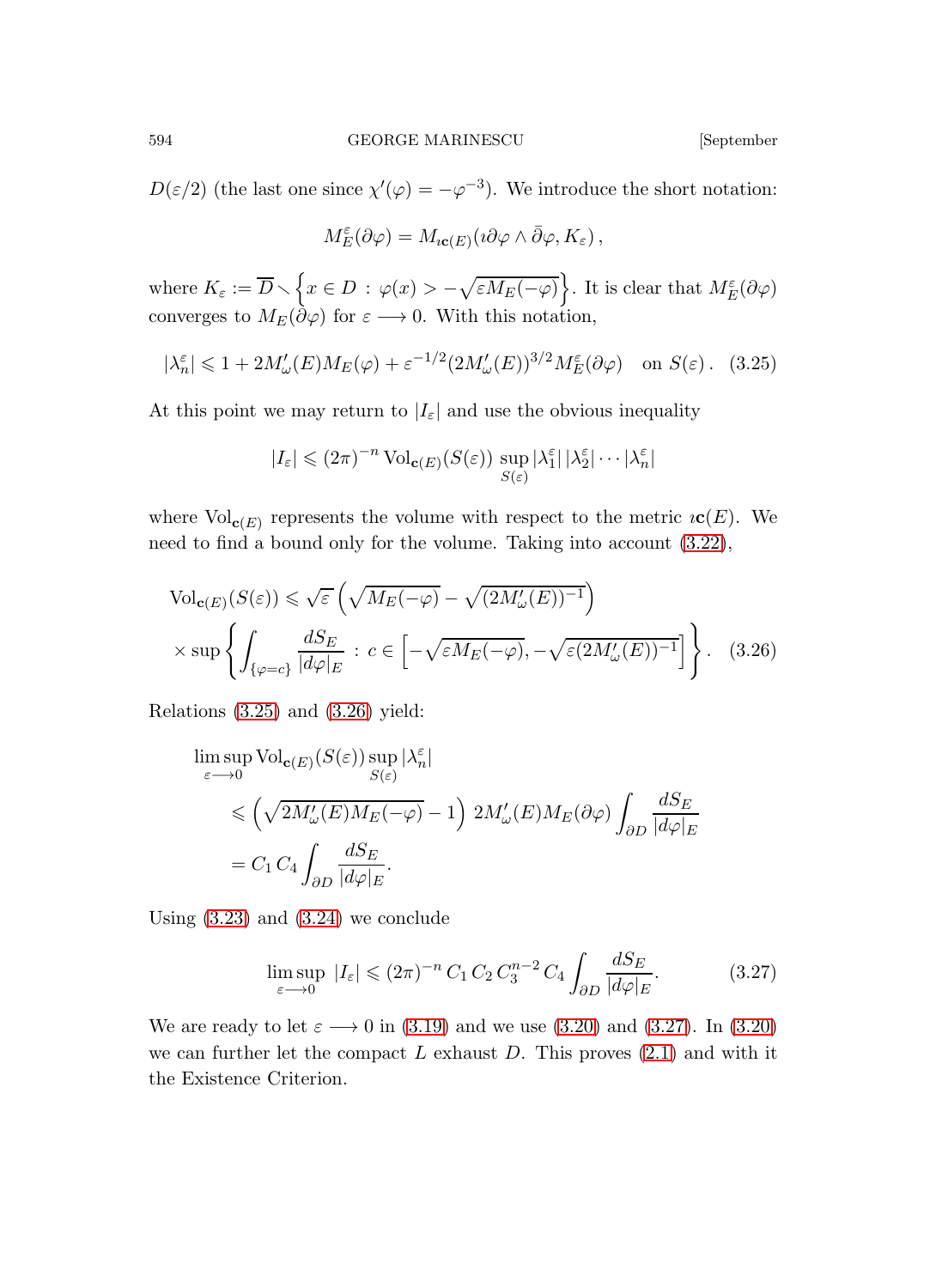#### 4. Perturbation of Line Bundles

In this section we discuss the relation between the perturbation of the complex structure of a line bundle and the perturbation of the complex structure on the base manifold. This requires a glance to the corresponding section of Lempert's article [\[20\]](#page-23-15). Let us consider a compact complex manifold  $Y = (Y, \mathcal{I})$  with boundary endowed with a complex structure  $\mathcal{I}$ . Let Z be a smooth divisor in Y. Denote as usual by  $[Z]$  the associated line bundle. We are interested in the effect of a small perturbation of  $\mathcal I$  on  $Y$  on the complex structure of [Z] or of the canonical bundle  $K_Y$  over a compact set  $D \in Y$ . This will suffice for the proof of the Stability Theorem. Indeed, denote by  $E$  a positive line bundle on a concave manifold Y and assume that for a small perturbation  $\mathcal{I}'$  of  $\mathcal I$  there exists a perturbation  $E'$  of  $E$  such that the curvature forms of  $E$  and  $E'$  are close on a sublevel set  $D$ . Then the right hand–side terms in [\(2.1\)](#page-4-0) calculated for  $\mathcal I$  and  $\mathcal I'$  are also close. If one is positive so is the other and both manifolds  $D$  and  $D'$  (and therefore Y and Y ′ ) are Moishezon.

Let us remark that not every perturbation of the complex structure on Y lifts to a perturbation of  $|Z|$ . We need the hypothesis that the tangent space  $T(Z)$  is  $\mathcal{I}'$  invariant. Then Z is a divisor in the new manifold  $Y' = (Y, \mathcal{I}')$ and we consider the associated bundle  $[Z]'$ . Of course any perturbation of  $\mathcal I$ lifts to a perturbation of the canonical line bundle.

The next Lemma is a "small perturbation" of Lemma 4.1 of Lempert [\[20](#page-23-15)]. In the latter a compact divisor  $Z \subset \text{Int } Y$  is considered whereas in our case we deal with a divisor which may cut the boundary. However, since we are interested in the effect of the perturbation just on a compact set the proof is the same. We use the  $\mathcal{C}^{\infty}$  topology on the spaces of tensors defined on  $Y$  and also on spaces of restrictions of tensors to compact subsets of  $Y$ . We say that two tensors are close when they are close in the  $\mathcal{C}^{\infty}$  topology.

**Lemma 4.1.** Let  $(Y, \mathcal{I})$  be a compact complex manifold, Z a smooth divisor in Y and  $D \in Y$ . There exists a finite covering  $\mathcal{U} = \{U_{\alpha}\}_{{\alpha \in A}}$  of D and a multiplicative cocycle  $\{g_{\alpha\beta} \in \mathcal{O}_{\mathcal{I}}(\overline{U}_{\alpha} \cap \overline{U}_{\beta}) : \alpha, \beta \in A\}$  defining the bundle  $E = [Z]$  in the vicinity of D, with the following property. If  $\mathcal{I}'$  is another complex structure on Y close to I such that  $T(Z)$  rests  $\mathcal{I}'$  invariant, the bundle E' determined by Z in the structure  $\mathcal{I}'$  can be defined in the vicinity of D by the cocycle  $\{g'_{\alpha\beta} \in \mathcal{O}_{\mathcal{I}'}(\overline{U}_{\alpha} \cap \overline{U}_{\beta}) : \alpha, \beta \in A\}$  such that  $g'_{\alpha\beta}$  will be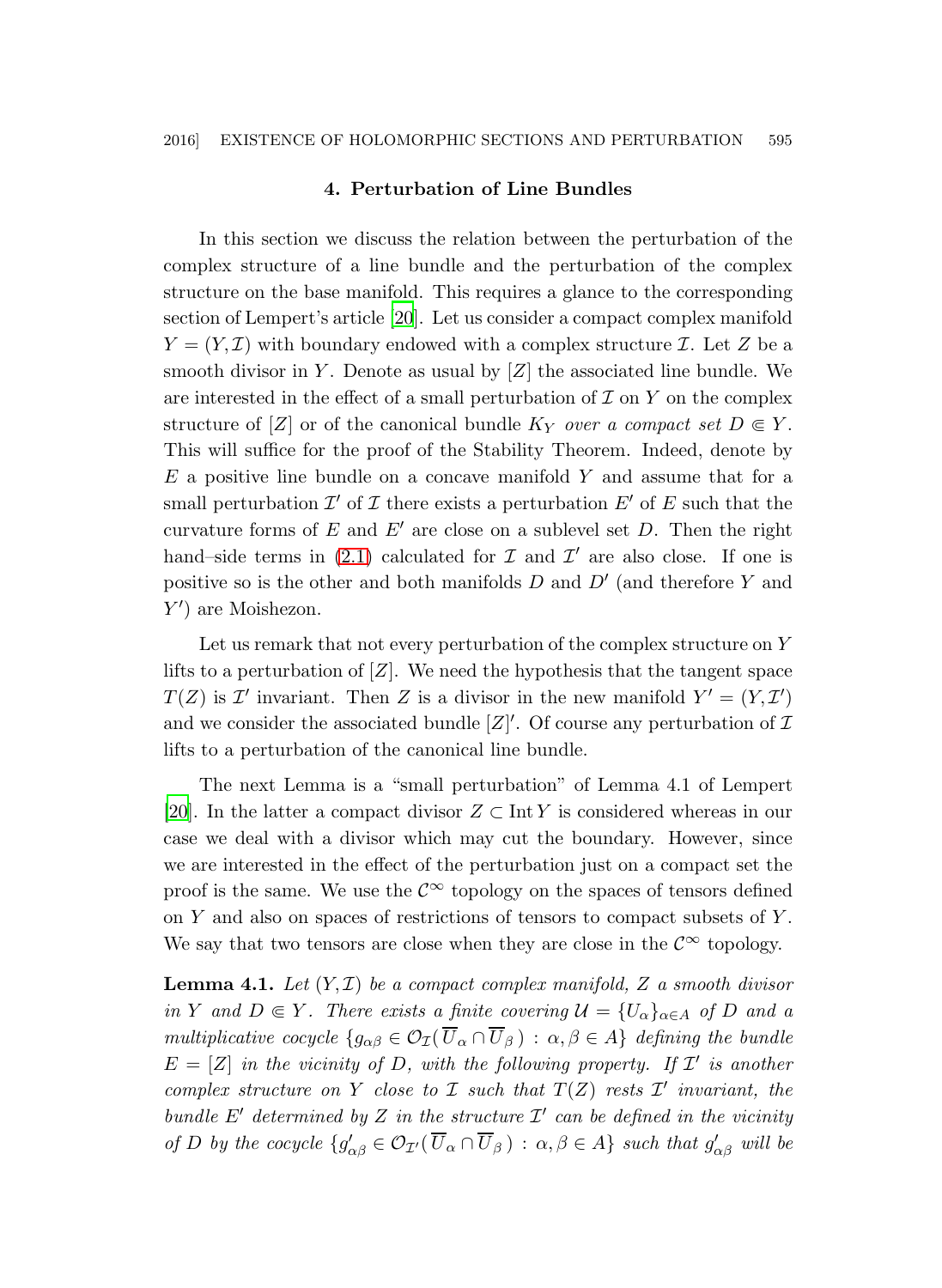as close as we please to  $g_{\alpha\beta}$  on  $\overline{U}_{\alpha} \cap \overline{U}_{\beta}$  assuming  $\mathcal{I}'$  and  $\mathcal{I}$  are sufficiently close.

**Proof.** We remind for the sake of completeness the construction of the cocycles. For every point of  $Y \cap \overline{D}$  there exists an open neighbourhood U in Y and a *I*-biholomorphism  $\psi_U$  of some neighbourhood of  $\overline{U}$  into  $\mathbb{C}^n$ ,  $n = \dim Y$ , such that  $\psi_U(U)$  is the unit polydisc and  $\psi_U(Z) \subset \{z \in \mathbb{C}^n :$  $z_1 = 0$ . Let  $\{U_\alpha\}_{1 \leq \alpha \leq m}$  be a finite covering consisting of sets U as above and for each  $\alpha$  denote by  $\psi_\alpha$  the corresponding biholomorphism. We select further an open set  $U_0 \n\t\in Y \setminus Z$  such that  $\mathcal{U} = \{U_\alpha\}_{0 \leq \alpha \leq m}$  is a covering of  $\overline{D}$ . For every  $1 \leq \alpha \leq m$  we select a smooth strictly pseudoconvex Stein domain  $U^*_{\alpha} \supset U_{\alpha}$  such that  $\psi_{\alpha}$  is biholomorphic in the neighbourhood of  $U^*_{\alpha}$ . Set moreover  $U_0^* = U_0$ . We construct a cocycle defining  $E = [Z]$  in the open set  $\cup_{\alpha} U_{\alpha}^*$  as follows. First define functions  $g_{\alpha}$  such that  $g_0$  is identically 1 on  $U_0$  and  $g_\alpha = z_1 \circ \psi_\alpha$  for  $\alpha \geq 1$ . The bundle E is defined in the vicinity of D by the I holomorphic multiplicative cocycle  $\{g_{\alpha\beta}\}\$  where  $g_{\alpha\beta} = g_{\alpha}/g_{\beta}$ . Note that  $g_{\alpha\beta}$  is holomorphic on a neighbourhood of  $\overline{U}_{\alpha}^* \cap \overline{U}_{\beta}^* \supset \overline{U}_{\alpha} \cap \overline{U}_{\alpha}$ .

Let  $\mathcal{I}'$  be a complex structure as in the statement. Then Z is a complex hypersurface in the new structure and defines a line bundle  $E'$ . We describe next the cocycle of E'. The hypothesis on the sets  $U^*_{\alpha}$  allows the use of a theorem of Hamilton [\[14](#page-23-16)] for  $U^*_{\alpha}$ . The theorem asserts that for a small perturbation  $\mathcal{I}'$  of the complex structure on a neighbourhood of  $\overline{U}_o^*$  $\alpha$  there is a  $\mathcal{I}'$ biholomorphism $\psi'_\alpha$  of a neighbourhood of  $\overline{U}^*_\alpha$  $_{\alpha}^*$  into  $\mathbb{C}^n$  close to  $\psi_{\alpha}$ . As shown in [\[20\]](#page-23-15) we can even assume  $\psi_{\alpha}'(Z) \subset \{z \in \mathbb{C}^n : z_1 = 0\}$ . Set  $g_0'$  to be identically 1 on  $U_0$  and  $g'_\alpha = z_1 \circ \psi'_\alpha$  for  $\alpha \geq 1$ . Then put  $g'_{\alpha\beta} = g'_\alpha/g'_\beta$ . Since  $\psi_{\alpha}$  and  $\psi'_{\alpha}$  are close,  $g'_{\alpha}$  is  $\mathcal{I}'$  holomorphic on a neighbourhood of  $\overline{U}_{\alpha}^{*}$  and  $g'_{\alpha\beta}$  is  $\mathcal{I}'$  holomorphic on a neighbourhood of  $\overline{U}_{\alpha}^*\cap\overline{U}_{\beta}^*$ <sup>\*</sup><sub>β</sub>. The cocycle  $\{g'_{\alpha\beta}\}\)$ defines  $E'$  in the open set  $\cup_{\alpha} U_{\alpha}^*$ .

<span id="page-17-0"></span>The functions  $g_{\alpha}$  and  $g'_{\alpha}$  are close on  $\overline{U}_{\alpha}$ . We can now repeat the arguments from [\[20](#page-23-15)] to show that  $g_{\alpha\beta}$  and  $g'_{\alpha\beta}$  are also close on  $\overline{U}_{\alpha} \cap \overline{U}_{\beta}$ .  $\Box$ 

**Lemma 4.2.** Let  $(Y, \mathcal{I})$ , Z and  $D \in Y$  be as in the preceding Lemma. Assume that  $[Z]$  is endowed with a hermitian metric h. If  $\mathcal{I}'$  is another complex structure on Y close to I, leaving  $T(Z)$  invariant, there exists a hermitian metric  $h'$  on the line bundle  $[Z]'$  near  $D$  such that the curvature form  $\mathit{ic}([Z]')$  will be as close as we please to  $\mathit{ic}([Z])$  on  $D$  assuming  $\mathcal{I}'$  and I are sufficiently close.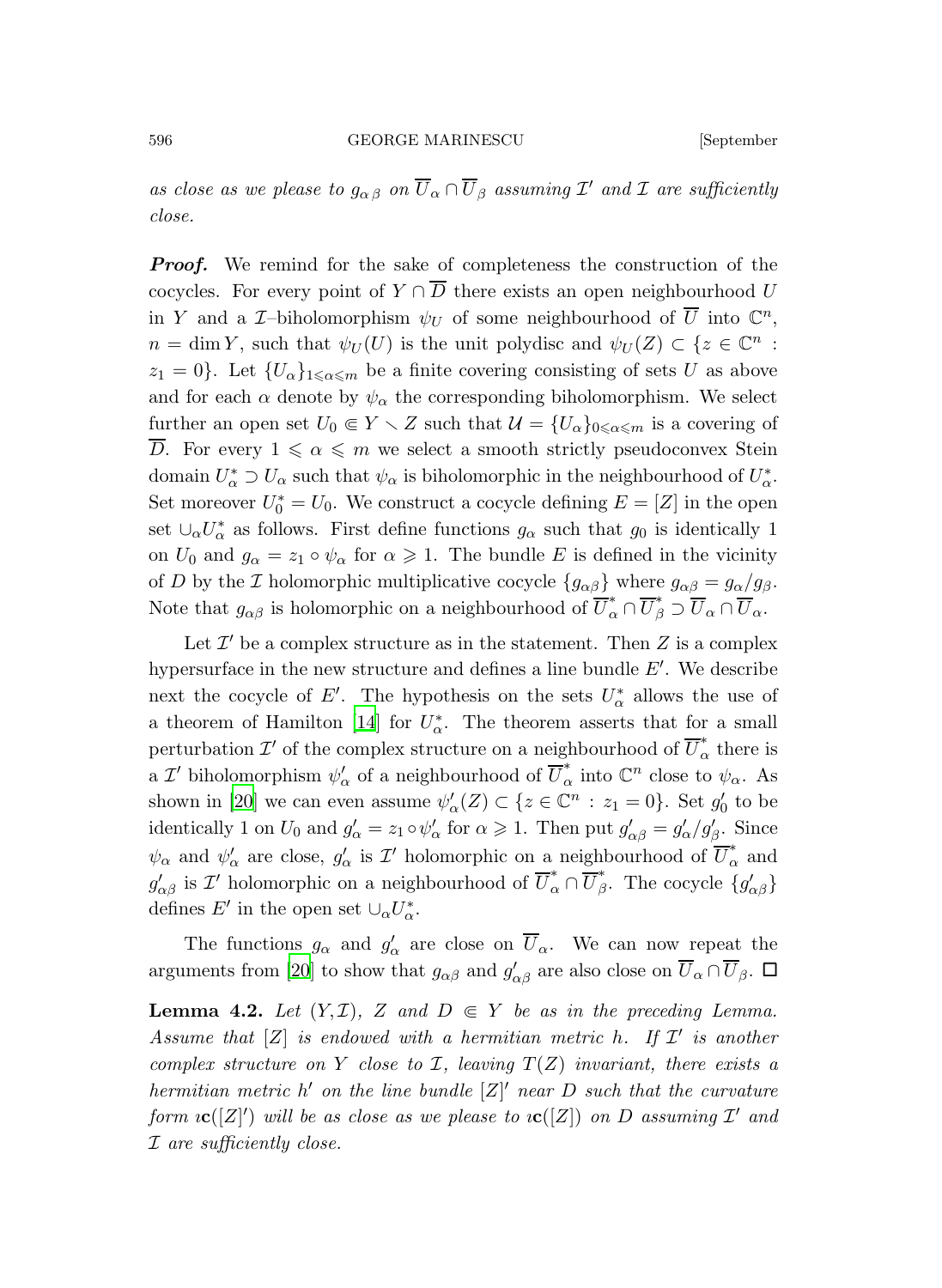**Proof.** We can define a smooth bundle isomorphism  $[Z] \longrightarrow [Z]'$  in the vicinity of D by resolving the smooth additive cocycle  $\log(g'_{\alpha\beta}/g_{\alpha\beta})$  in order to find smooth functions  $f_{\alpha}$ , close to 1 on a neighbourhood of  $\overline{U}_{\alpha}$  such that  $g'_{\alpha\beta}=f_\alpha\,g_{\alpha\beta}\,f_\beta^{-1}$  $\mathcal{E}_{\beta}^{-1}$ . Then the isomorphism between  $[Z]$  and  $[Z]'$  is defined by  $f = \{f_{\alpha}\}.$  The metric h is given in terms of the covering U by a collection  $h = \{h_{\alpha}\}\$  of smooth strictly positive functions satisfying the relation  $h_{\beta} =$  $h_{\alpha} |g_{\alpha\beta}|$ . We define a hermitian metric  $h' = \{h'_{\alpha}\}\$  on  $[Z]'$  by  $h'_{\alpha} = h_{\alpha} |f_{\alpha}^{-1}|$ ;  $h'_{\alpha}$  is close to  $h_{\alpha}$  on D. The curvature form of  $[Z]'$  has the form

$$
\frac{i}{2\pi}\mathbf{c}([Z]') = \frac{1}{4\pi} d \circ \mathcal{I}' \circ d (\log h'_{\alpha}).
$$

Therefore, when  $\mathcal{I}'$  is sufficiently close to  $\mathcal{I}, \frac{\imath}{2}$  $\frac{i}{2\pi}$ **c**([Z]') is close to  $\frac{i}{2\pi}$ **c**([Z]) on  $D.$ 

In the same vein we study the perturbation of the canonical bundle.

**Lemma 4.3.** Let  $(Y, \mathcal{I})$  and  $D \in Y$  be as above. Assume  $K_Y$  is endowed with a hermitian metric h. If  $\mathcal{I}'$  is another complex structure on Y close to  $I$ , there exists a hermitian metric  $h'$  on  $K_{Y'}$  near  $D$  such that the curvature form  $\iota {\bf c}(K_{Y'})$  will be as close as we please to  $\iota {\bf c}(K_{Y})$  on  $D$  assuming  ${\cal I}'$  and I are sufficiently close.

**Proof.** We find as before a finite covering  $\mathcal{U} = \{U_{\alpha}\}_{{\alpha \in A}}$  of  $\overline{D}$  and biholomorphisms  $\psi_{\alpha}$  defined in a neighbourhood of  $\overline{U}_{\alpha}$  which map  $U_{\alpha}$  onto the unit polydisc in  $\mathbb{C}^n$ . For every  $\alpha \in A$  we select a smooth strictly pseudoconvex Stein domain  $U^*_{\alpha} \supset U_{\alpha}$  such that  $\psi_{\alpha}$  is biholomorphic in the neighbourhood of  $U^*_{\alpha}$ . The canonical bundle  $K_Y$  is defined in the vicinity of D by  $g_{\alpha\beta} \,=\, \det\left(\partial\psi_\alpha/\partial\psi_\beta\right) \,=\, \det\Big(\partial\left(\psi_\alpha\circ\psi_\beta^{-1}\right)$  $\left(\begin{matrix} -1 \\ \beta \end{matrix}\right)/\partial w$  which is *I*-holomorphic on a neighbourhood of  $\overline{U}_{\alpha}^* \cap \overline{U}_{\beta}^* \supset \overline{U}_{\alpha} \cap \overline{U}_{\alpha}$ . Here w are the canonical coordinates on  $\mathbb{C}^n$ . We apply as before Hamilton's theorem and obtain  $\mathcal{I}'$ biholomorphisms  $\psi'_\alpha$  in a neighbourhood of  $\overline{U}_\alpha^*$  into  $\mathbb{C}^n$  close to  $\psi_\alpha$ .

The cononical bundle  $K_{Y'}$  is defined in the vicinity of D by  $g'_{\alpha\beta}$  =  $\det \left( \partial \psi'_\alpha / \partial \psi'_\beta \right)$ . Since  $\psi'_\alpha$  is close to  $\psi_\alpha$  we see that  $g'_{\alpha\beta}$  is close to  $g_{\alpha\beta}$ on  $\overline{U}_{\alpha} \cap \overline{U}_{\alpha}$ . By repeating the arguments in the proof of Lemma [4.2](#page-17-0) we  $\Box$ conclude.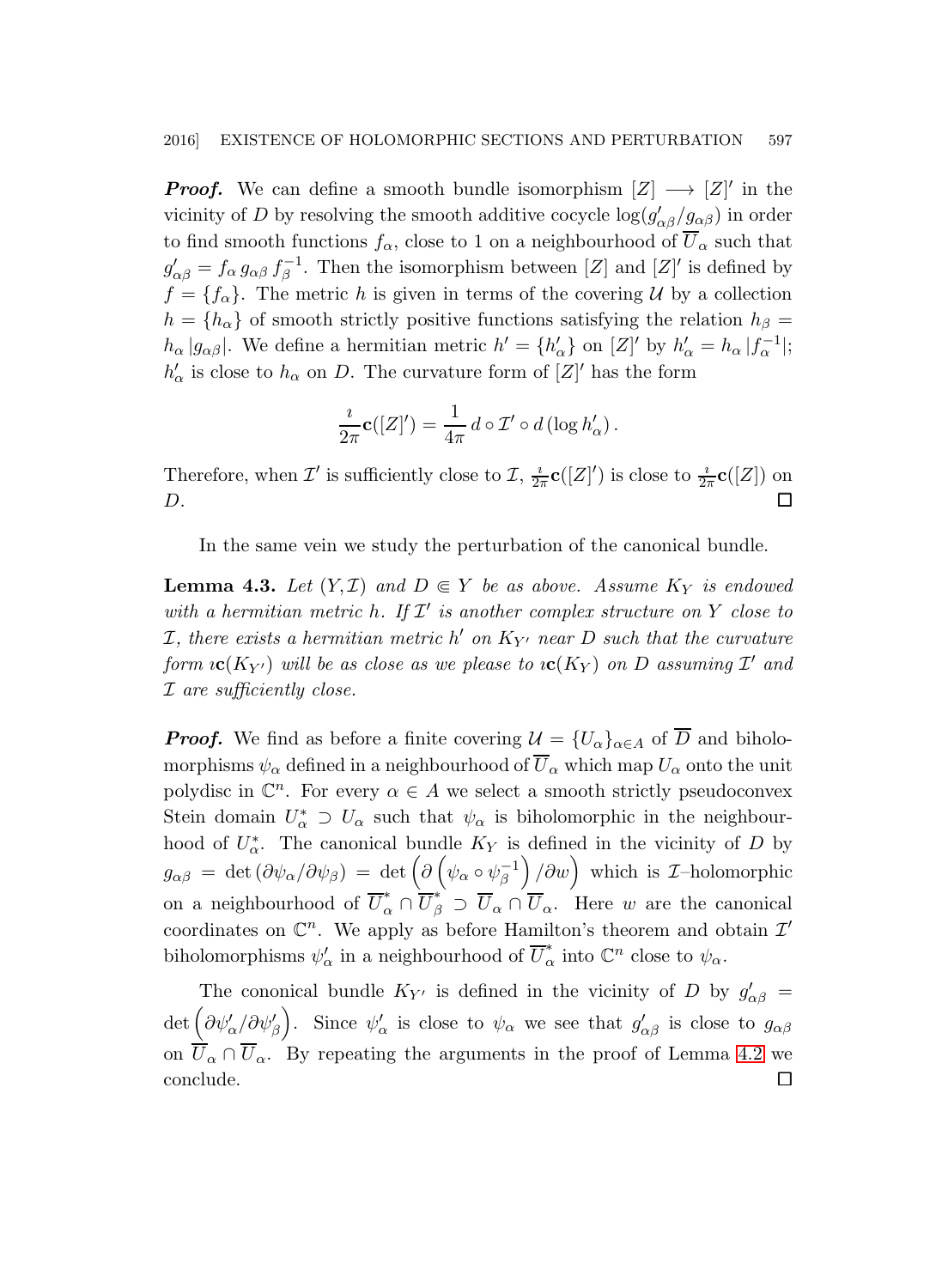### 5. The Stability Theorem

In this section we prove the Stability Theorem. Let us consider a compact manifold M, dim  $M = n$ , and a complex submanifold A of dimension q. Then  $X = M \setminus A$  is  $(q+1)$ –concave. Let us remind the construction of an exhaustion function. Select a finite covering  $\mathcal{U} = \{U_{\alpha}\}_{{\alpha \geq 1}}$  of A with coordinate domains such that if the coordinates in  $U_{\alpha}$  are  $z_{\alpha} = (z_{\alpha}^1, z_{\alpha}^2, \cdots, z_{\alpha}^n)$  we have  $A \cap U_{\alpha} = \{z \in U_{\alpha} : z_{\alpha}^{q+1} = \cdots = z_{\alpha}^{n} = 0\}.$  Set  $\varphi_{\alpha}(z) = \sum_{q+1}^{n} |z_{\alpha}^{j}|^{2}$ . Choose a relatively compact open set  $U_0 \subseteq M \setminus A$  such that  $\mathcal{U} = \{U_0\} \cup \mathcal{U} = \{U_\alpha\}_{\alpha \geq 0}$ is a covering of M and set  $\varphi_0 \equiv 1$  on  $U_0$ . Let  $\{\rho_\alpha\}_{\alpha \geq 0}$  be a partition of unity subordinated to U. Define  $\varphi = \varphi_A = \sum_{\alpha \geq 0} \rho_\alpha \varphi_\alpha$ . The function  $\varphi$  enjoys the following properties:

- 1.  $\varphi \in C^{\infty}(M)$ ,  $A = {\varphi = 0}$  and  $\varphi \ge 0$ .
- 2. For any  $c > 0$  we have  $\{\varphi > c\} \in M \setminus A$ .
- 3.  $\partial \bar{\partial} \varphi = \sum_{\alpha} (\rho_{\alpha} \partial \bar{\partial} \varphi_{\alpha} + \varphi_{\alpha} \partial \bar{\partial} \rho_{\alpha} + \partial \rho_{\alpha} \wedge \bar{\partial} \varphi_{\alpha} + \partial \varphi_{\alpha} \wedge \bar{\partial} \rho_{\alpha})$  where  $\partial \bar{\partial} \varphi_{\alpha} = 2 \sum_{q+1}^{n} dz_{\alpha}^{j} \wedge d\overline{z}_{\alpha}^{j}.$

For  $z \in A$ ,  $\partial \bar{\partial} \varphi(z) = \sum_{\alpha} \rho_{\alpha}(z) \partial \bar{\partial} \varphi_{\alpha}(z)$  has  $n-q$  positive eigenvalues. Hence  $\partial \partial \varphi$  has  $n - q$  positive eigenvalues in a neighbourhood of A. Moreover  $\partial \overline{\partial} \varphi$  is positive semidefinite on A. Let us construct a hermitian metric on M which is "small" in the normal direction to A (near A) and "large" in the tangential direction to A. We can consider on each  $U_{\alpha}$  the metric  $\delta^{-1} \sum_{1}^{q} dz_{\alpha}^{j} \wedge d\overline{z}_{\alpha}^{j} + \delta \sum_{q+1}^{n} dz_{\alpha}^{j} \wedge d\overline{z}_{\alpha}^{j}, (\delta > 0)$ , and then patch these metrics together with the partition of unity to obtain a metric  $\omega_{\delta}$  on M. Let  $\gamma_1^{\delta} \leq$  $\gamma_2^{\delta} \leq \cdots \leq \gamma_n^{\delta}$  be the eigenvalues of  $i\partial\bar{\partial}\varphi$  with respect to  $\omega_{\delta}$ . For  $\delta$  sufficiently small there exists a neighbourhood  $U_{\delta}$  of A such that on  $U_{\delta}$ ,  $\gamma_j^{\delta} \geq -O(\delta)$ for  $j = 1, ..., q$  and  $\gamma_j^{\delta} \geqslant O(\delta^{-1})$  for  $j = q + 1, ..., n$ . Therefore we can choose  $\delta$  such that on  $U_{\delta}$ ,  $\gamma_j^{\delta} \geqslant -1$  for  $j = 1, \ldots, q$  and  $\gamma_j^{\delta} \geqslant 2n - 3$  for  $j = q + 1, \ldots, n.$ 

Let us consider now the domains  $X_c = \{ \varphi > c \}$  for  $c > 0$  sufficiently small. If codim  $A \geq 3$  the domains  $X_c$  admit as definition function  $c - \varphi$ whose complex hessian has 3 negative eigenvalues in the vicinity of  $\partial X_c$ . If M possesses a positive line bundle we are in the conditions of the Existence Criterion. Note that the metric  $\omega_{\delta}$  satisfies Property [2.2](#page-4-1) for all  $X_c$  with c sufficiently small. For technical reasons we construct a metric  $\omega$  as follows.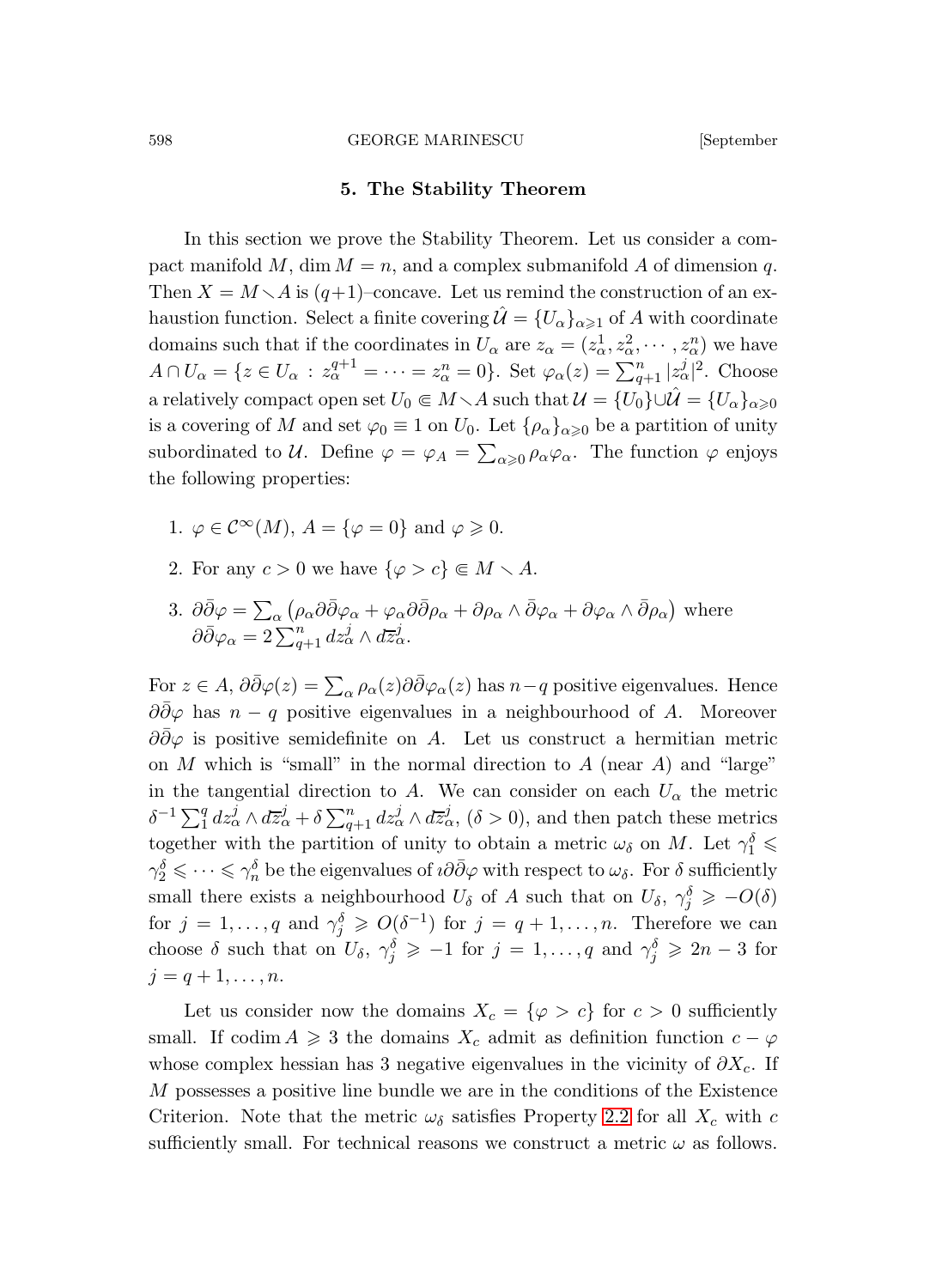Consider the real part  $g_{\delta}$  of the hermitian metric  $\omega_{\delta}$ . Thus  $g_{\delta}$  is a riemannian metric on M. Take a hermitian metric  $\omega$  whose real part g satisfies  $g(u, v) =$  $g_{\delta}(u, v) + g_{\delta}(\mathcal{I}u, \mathcal{I}v)$   $(u, v \in \mathbb{C} \otimes T(M))$  where  $\mathcal I$  is the complex structure of M. If  $\delta$  is sufficiently small  $\omega$  still satisfies Property [2.2.](#page-4-1) From now on we fix such a metric  $\omega$  on M. The constants  $M'_{\omega}(E)$  are calculated with respect to this metric.

**Lemma 5.1.** Assume that M is a projective manifold and E is a positive line bundle over M. Let A be a submanifold with codim  $A \geq 3$ . Then for sufficiently small regular values  $c > 0$  we have

<span id="page-20-0"></span>
$$
\int_{X_c} \left(\frac{i}{2\pi} \mathbf{c}(E)\right)^n > C(c - \varphi, E) \int_{\partial X_c} \frac{dS_E}{|d\varphi|_E} \tag{5.1}
$$

where  $C(c - \varphi, E)$  has been introduced in [\(3.1\)](#page-7-0).

**Proof.** Remark first that the constant  $C(c-\varphi, E)$  converges to 0 for  $c \rightarrow 0$ . Indeed,  $\partial \bar{\partial}(c - \varphi) = -\partial \bar{\partial} \varphi$  so the constants  $M_E(c - \varphi)$ ,  $M_E(\varphi - c)$  and  $M'_\omega(E)$  are bounded for c running in a compact interval since  $\partial\bar{\partial}\varphi$  and E are defined over all M. We observe further that  $d\varphi(z) \longrightarrow 0$  when  $z \longrightarrow A$ (in fact  $d\varphi$  ∫ $_A=0$ ). Hence  $M_E(\partial(c-\varphi) \wedge \overline{\partial}(c-\varphi), \partial X_c)$  converges to 0 (and with it  $C(c - \varphi)$  when c goes to 0. Examine now the term

$$
\int_{\partial X_c} \frac{dS_E}{|d\varphi|_E} \, .
$$

Although  $|d\varphi_E| \longrightarrow 0$  for  $z \longrightarrow A$  this integral goes to 0 too for  $c \longrightarrow 0$ . Indeed, since A has codimension  $\geq 3$  we have

$$
\int_{\partial X_c} dS_E = \int_{\{\varphi = c\}} dS_E = O(c^5), \quad c \longrightarrow 0.
$$

On the other hand for a regular value c of  $\varphi$ ,

$$
|d\varphi|_{\partial X_c}| = O(c), \quad c \longrightarrow 0.
$$

We infer

$$
\int_{\partial X_c} \frac{dS_E}{|d\varphi|_E} = O(c^4), \quad c \longrightarrow 0.
$$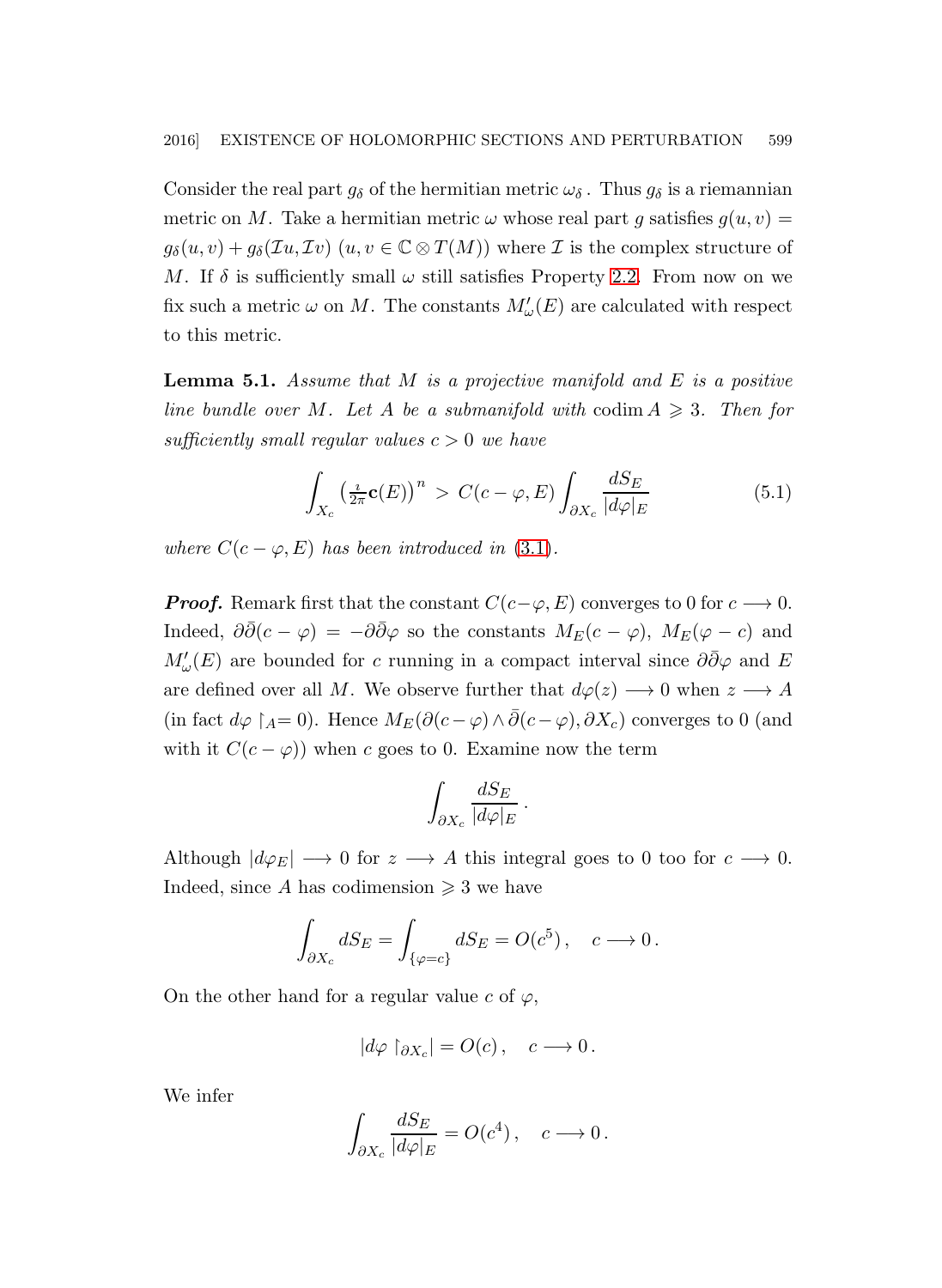for regular values c of  $\varphi$ . In conclusion the boundary integral in [\(5.1\)](#page-20-0) goes to 0 as  $c \rightarrow 0$ . The domain integral in [\(5.1\)](#page-20-0) being bounded from below by a positive constant the Lemma follows.  $\Box$ 

At this stage we can prove the Stability Theorem. Let us consider a smooth domain  $Y := X_c$  for c small enough such that condition [\(5.1\)](#page-20-0) holds. Let  $\mathcal{I}'$  be a new complex structure on Y which leaves  $T(Z)$  invariant, for an ample smooth divisor  $Z$  on  $M$ . We apply Lemma [4.2](#page-17-0) for the manifold  $Y$  and a smooth relatively compact set  $\overline{D}$  where  $D := X_d, d > c$ , such that [\(5.1\)](#page-20-0) still holds on  $X_d$ . By hypothesis the bundle E carries a hermitian metric with positive curvature. Lemma [4.2](#page-17-0) shows that there exists a hermitian metric h' on the bundle E' near D such that  $i\mathbf{c}(E)$  and  $i\mathbf{c}(E')$  are as close as we please in the  $\mathcal{C}^{\infty}$  topology on  $\overline{D}$  if  $\mathcal I$  and  $\mathcal I'$  are sufficiently close. In particular  $i\mathbf{c}(E')$  is positive near  $\overline{D}$ . Note that a defining function for  $D'$  is still  $d - \varphi$  and its complex hessian will have 3 negative eigenvalues in the vicinity of  $\partial D'$  for a small perturbation of the complex structure.

Thus we can apply the Existence Criterion for  $D'$  and  $E'$ . In order to calculate the constant  $C(d - \varphi, E')$  we construct first a metric  $\omega'$  on Y in the following way. The metric  $\omega$  determines a riemannian metric g on Y which was chosen such that  $g(u, v) = g_\delta(u, v) + g_\delta(\mathcal{I}u, \mathcal{I}v)$  for  $u, v \in \mathbb{C} \otimes T(M)$ . We consider then a hermitian metric  $\omega'$  on Y' with real part g' where  $g'(u, v) =$  $g_{\delta}(u, v) + g_{\delta}(\mathcal{I}'u, \mathcal{I}'v)$  for  $u, v \in \mathbb{C} \otimes T(M)$ . The metric  $\omega'$  satisfies the Property [2.2](#page-4-1) with respect to the defining function  $d - \varphi$  of D', provided  $\mathcal{I}$ and  $\mathcal{I}'$  are sufficiently close. Therefore the constants  $M_{E'}(d-\varphi)$ ,  $M_{E'}(\varphi-d)$ ,  $M_{\omega'}(E')$  and  $M_{E'}(\partial (d - \varphi), \partial D')$  are close to the corresponding constants  $M_E(d - \varphi)$ ,  $M_E(\varphi - d)$ ,  $M_\omega(E)$  and  $M_E(\partial(d - \varphi), \partial D)$  respectively. This entails that  $C(d - \varphi, E')$  is close to  $C(d - \varphi, E)$ .

It is also clear that  $\int_{D'} \left( \frac{i}{2i} \right)$  $\frac{1}{2\pi}i\mathbf{c}(E')\big)^n$  and  $\int_{\partial D'}dS_{E'}/|d\varphi|_{E'}$ , are close to the corresponding integrals on D and  $\partial D$  of  $\frac{i}{2\pi}i\mathbf{c}(E)$  and  $dS_{E'}/|d\varphi|_{E'}$ . Therefore

$$
\int_{D'} \left(\frac{i}{2\pi} \mathbf{c}(E')\right)^n > C(d-\varphi, E') \int_{\partial D'} \frac{dS_{E'}}{|d\varphi|_{E'}}.\tag{5.1'}
$$

By the Existence Criterion

$$
\dim H^0(D', E'^k) \gtrsim k^n \tag{5.2}
$$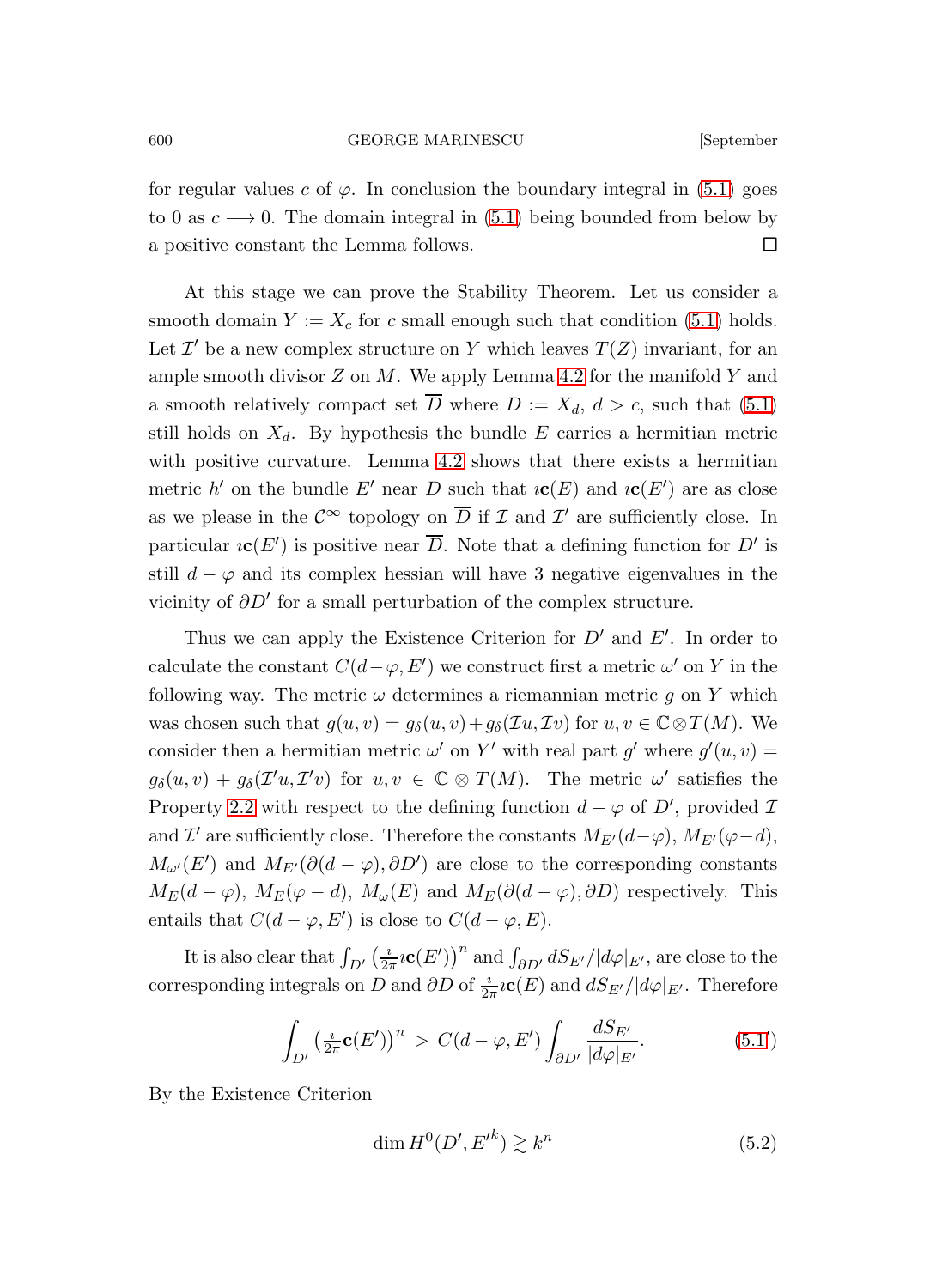for large k and thus  $D'$  and so Y' are Moishezon, provided  $\mathcal I$  and  $\mathcal I'$  are sufficiently close. An entirely analogous argument takes care of the case of perturbation of the canonical bundle  $K_Y$ . This proves the Stability Theorem.

## Acknowledgments

A version of the existence criterion for holomorphic sections was obtained in a joint manuscript with Gennadi Henkin, using the original method of Siu [\[27](#page-23-3)]. I wish to dedicate this paper to the memory of Gennadi Henkin. The intense intellectual atmosphere of his working group at the University Paris 6 is unforgettable. I would like to thank Prof. Chin-Yu Hsiao for hospitality at Academia Sinica during my visit in December 2015.

# References

- <span id="page-22-0"></span>1. A. Andreotti, Théorèmes de dépendance algébrique sur les espaces complexes pseudoconcaves, Bull. Soc. Math. France, 91 (1963), 1-38.
- <span id="page-22-3"></span>2. A. Andreotti and H. Grauert, Théorème de finitude pour la cohomologie des espaces complexes, Bull. Soc. Math. France, 90 (1962), 193-259.
- <span id="page-22-4"></span>3. A. Andreotti and F. Norguet, Problème de Levi et convexité holomorphe pour les classes de cohomologie, Ann. Scuola Norm. Sup. Pisa (3), 20 (1966), 197-241.
- <span id="page-22-1"></span>4. A. Andreotti and G. Tomassini, Some remarks on pseudoconcave manifolds, Essays on Topology and Related Topics dedicated to G. de Rham, A. Haefinger and R. Narasimhan Eds., Springer Verlag, 1970, 85-104.
- <span id="page-22-2"></span>5. A. Andreotti and Y. T. Siu, Projective embeddings of pseudoconcave spaces, Ann. Scuola Norm. Sup. Pisa Cl. Sci. (3), 24 (1970), 231-278.
- <span id="page-22-8"></span>6. A. Andreotti and E. Vesentini, Carleman estimates for the Laplace-Beltrami equation on complex manifolds, Inst. Hautes Etudes Sci. Publ. Math. No., 25 (1965), 81-130.
- <span id="page-22-6"></span>7. R. Berman, Holomorphic Morse inequalities on manifolds with boundary, Ann. Inst. Fourier (Grenoble), 55 (2005), no. 4, 1055-1103.
- <span id="page-22-7"></span>8. T. Bouche, Inegalités de Morse pour la  $d''$ -cohomologie sur une variété non-compacte, Ann. Sci. Ecole Norm. Sup., 22 (1989), 501-513.
- <span id="page-22-5"></span>9. J. P. Demailly, Champs magnétiques et inegalités de Morse pour la  $d''$ -cohomologie, Ann. Inst. Fourier, 35 (1985), no. 4, 189-229.
- <span id="page-22-9"></span>10. J. P. Demailly, Estimations  $L^2$  pour l'opérateur  $\bar{\partial}$  d'un fibré vectoriel holomorphe semi–positif au–dessus d'une variété Kählérienne complète, Ann. Sci. École Norm. Sup., **15** (1982), 457-511.